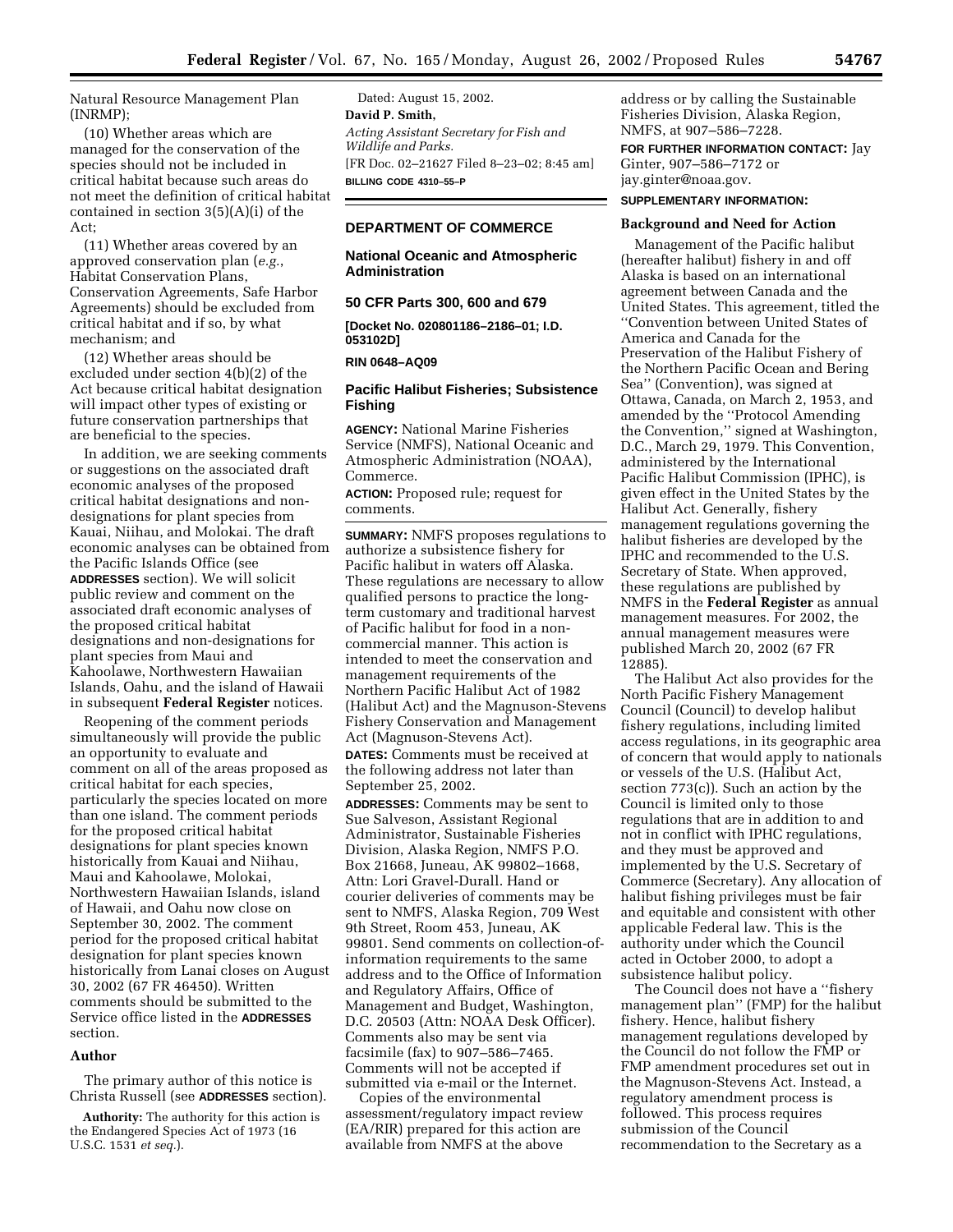proposed rule for publication in the **Federal Register** along with supporting analyses as required by other applicable law.

Subsistence fishing and hunting are well known in Alaska as customary and traditional practices of Alaska Natives and non-Natives, especially in rural areas with limited alternative food resources. As a means of survival long before the present time, subsistence harvesting is inextricably woven into the cultural fabric of Alaska Natives and the rural lifestyle. Current regulations that govern fishing for halibut in Convention waters off Alaska, however, do not recognize subsistence harvesting of halibut. The purpose of this action is to provide regulations that would authorize a subsistence fishery for halibut in Convention waters off Alaska. These regulations are designed to allow persons who have customarily and traditionally used halibut for food in the past to continue that practice. Formal recognition of the halibut subsistence fishery also is expected to improve information for stock assessment purposes through the collection of better data than are now available to estimate the subsistence harvest of halibut.

Beginning in 1996, the Council began to receive requests from various Alaska Native tribal organizations to recognize in regulations the established customary and traditional practices associated with the subsistence take of halibut. These organizations included the Central Council of Tlingit and Haida Indian Tribes of Alaska, the Coastal Villages Fishing Cooperative, and the Aleutian Pribilof Islands Association. These organizations requested formal subsistence regulations to resolve enforcement problems related to fishing practices for subsistence purposes.

In December 1996, the Council formed the Halibut Subsistence Committee (Committee), made up of seven members representing various Alaska Native tribes and chaired by a Council member. The Committee was tasked with developing recommendations for recognizing subsistence halibut fishing. The Committee met in January 1997 and provided its recommendations to the Council in February 1997. Based on those recommendations, the Council initiated development of an EA/RIR for a subsistence halibut fishery.

In April 1997, the Council approved a draft EA/RIR and in June 1997 took final action on one aspect of the subsistence halibut program. The provision recommended by the Council allowed persons participating in the Community Development Quota (CDQ) Program in IPHC Regulatory Area (Area)

4E to retain undersized halibut (less than 32 inches or 81.2 cm) for subsistence purposes. This recommendation was approved by the Secretary and implemented in 1998. The Council deferred action on all other aspects of the subsistence halibut program until the Alaska State Legislature considered changes to the Alaska State Constitution to make it consistent with U.S. Federal law relating to management of fish and game on Federal public lands in Alaska.

NMFS requested that the Council reschedule final action on a subsistence halibut management program after the Alaska State Legislature decided not to act by October 1999, as requested by Alaska's Congressional Delegation. In February 2000, the Council revised alternatives in the draft EA/RIR and scheduled initial review of the action in April 2000 and final action in June 2000.

The Council changed some of the alternatives at its April 2000 meeting. The Council decided to submit the revised alternatives to the Committee for review and delayed final action until October 2000. The Committee reviewed the revised alternatives in September 2000 and informed the Council that it believed that the alternatives considered in the EA/RIR were adequate. In October 2000, the Council took final action on its preferred alternative for the subsistence halibut program. Further information on alternatives considered and rejected can be found in the EA/RIR for this action (see **ADDRESSES**).

### **Specific Elements of the Halibut Subsistence Fishery**

#### *Definition Of Subsistence*

As stated earlier, the main purpose of this action is to authorize a subsistence fishery for halibut in Convention waters off Alaska. Generally, subsistence means the act of maintaining life. Therefore, subsistence could refer to the collection or use of edible and non-edible items for basic food, shelter, or clothing. In the context of this action, however, subsistence refers to the act of collecting wild foods, i.e., halibut, for sustenance and cultural tradition by rural residents of Alaska or by members of Alaska Native tribes (defined in Definition Of Eligibility, below). Therefore, as used throughout this action, ''subsistence halibut'' is proposed to mean ''halibut caught by a rural resident of Alaska or by a member of an Alaska Native tribe for direct personal or family consumption as food, sharing for personal or family consumption as food, or customary trade'' (see proposed definitions at § 300.61).

More specifically, the Council determined that subsistence halibut regulations were needed to authorize the long-term customary and traditional practices of fishing for halibut for food in a non-commercial manner for noneconomic consumption by families. The Council then defined ''subsistence'' as ''non-commercial, long-term, customary and traditional use of halibut.'' This definition is broad enough to capture the concepts of sustenance and cultural tradition while it limits behavior through the use of the term ''noncommercial.'' Non-commercial fishing means that halibut caught in the subsistence fishery cannot be sold or otherwise marketed for commercial purposes. However, the Council recommended including a provision that authorizes the customary trade of subsistence halibut for non-commercial monetary (maximum annual limit of \$400 per person) and non-monetary exchange. The specific details of customary trade of subsistence halibut are discussed below.

### *Definition Of Eligibility*

The Council reviewed several options for eligibility. The Council considered various concerns, including the cultural, traditional, and material needs of Alaska Natives and non-Natives. Developing eligibility criteria for a subsistence halibut fishery was a difficult determination for the Council, and the Council reviewed several different methods to determine eligibility before recommending its preferred alternative. Among these methods were criteria established by the Federal Subsistence Board (FSB), the Alaska Board of Fisheries (ABF), and the Alaska National Interest Lands Conservation Act (ANILCA).

Eventually, the Council crafted its own criteria for eligibility to fit the specific needs of the halibut subsistence program using the State of Alaska criteria for determining rural areas in which a subsistence lifestyle may be practiced (see Alaska Statute 16.05.258(c)) and FSB criteria derived from ANILCA. Persons eligible to conduct subsistence halibut fishing under the Council's recommended criteria are: (1) residents of rural places with customary and traditional uses of halibut and (2) all identified members of federally recognized Alaska Native tribes with a finding of customary and traditional uses of halibut. Tables provided in § 300.65(f) of the proposed rule list rural places with customary and traditional uses of halibut and list federally recognized Alaska Native tribes with a finding of customary and traditional uses of halibut. A person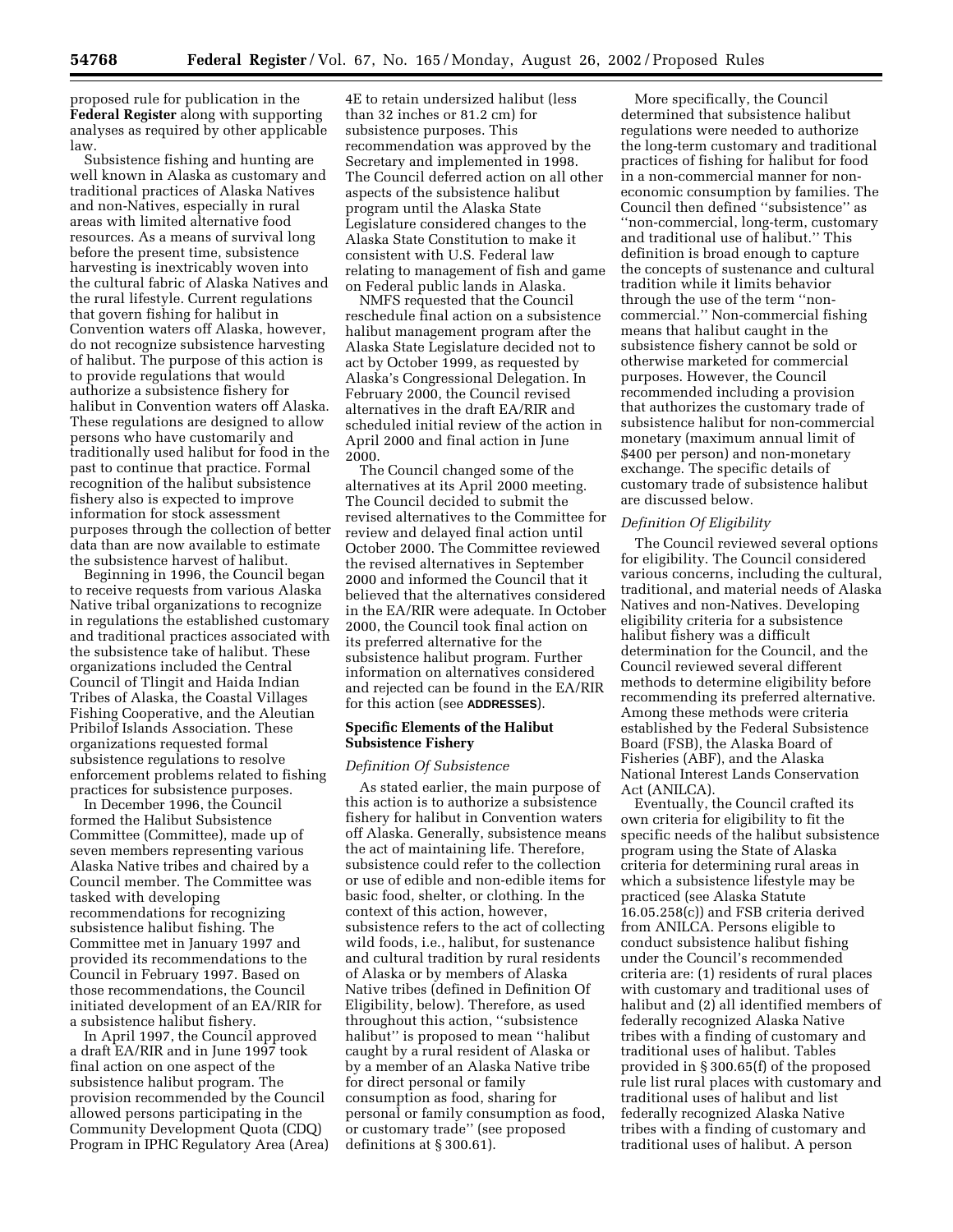must be a resident of a rural place listed in the table at 50 CFR 300.65(f)(1) or an identified member of a federally recognized Alaska Native tribe in the table at 50 CFR 300.65(f)(2) to be eligible to harvest subsistence halibut. The Council developed these lists based on findings of customary and traditional uses of halibut by the ABF or the FSB. Residents or identified members who believe that their rural place or federally recognized Alaska Native tribe was inadvertently left out of the tables or who are seeking eligibility for the first time, are encouraged to petition the appropriate body for a customary and traditional uses designation before petitioning the Council for inclusion in the tables.

### *Authorized Areas For Subsistence Halibut Harvest*

The Council also provided recommendations about where eligible persons would be able to harvest subsistence halibut. Generally, eligible persons could harvest subsistence halibut in all Convention waters in and off Alaska except for areas designated as non-subsistence areas. Four nonsubsistence areas would be defined in regulations at 50 CFR 300.65(g)(3). These are: (1) the Ketchikan nonsubsistence area, (2) the Juneau nonsubsistence area, (3) the Valdez nonsubsistence area, and (4) the Anchorage/ Matsu/Kenai non-subsistence area.

However, an exception to that general rule would apply to an eligible person who is an Alaska Native tribal member, who resides in an urban area, and whose tribal headquarters is located in a rural area with a customary and traditional uses designation. Such a person could only harvest subsistence halibut in the IPHC regulatory area where his or her tribal headquarters is located. The appropriate IPHC regulatory area for each tribal headquarters is given in the table at 50 CFR 300.65(f)(2).

### *Legal Gear For Harvesting Subsistence Halibut*

The Council recommended that legal gear for harvesting subsistence halibut be limited to set and hand-held gear of not more than 30 hooks, including longline, handline, rod and reel, spear, jig and hand-troll gear.

The Council's use of the term set gear refers to ''setline gear,'' which is defined at 50 CFR 300.61. ''Setline gear'' means one or more stationary, buoyed, and anchored lines with hooks attached. ''Longline gear,'' ''Handline gear,'' ''Jig gear,'' and ''Hand troll gear'' are defined at 50 CFR 679.2. ''Longline gear'' means hook-and-line, jig, troll, and handline or

the taking of fish by means of such a device. ''Handline gear'' means a handheld line, with one or more hooks attached, that may only be operated manually. ''Jig gear'' means a single, non-buoyed, non-anchored line with hooks attached, or the taking of fish by means of such a device. Hand troll gear means one or more lines, with lures or hooks attached, drawn through the water behind a moving vessel, and retrieved by hand or hand-cranked reels or gurdies and not by any electrically, hydraulically, or mechanically powered device or attachment.

''Rod and reel'' and ''spear'' are defined at 50 CFR 600.10. ''Rod and reel'' means a hand-held (including rod holder) fishing rod with a manually or electrically operated reel attached. ''Spear'' means a sharp, pointed, or barbed instrument on a shaft. Spears can be operated manually or shot from a gun or sling.

Current regulations at 50 CFR 600.725(v) allow only hook and line gear for harvesting Pacific halibut. This action proposes to revise 50 CFR 600.725(v) to allow the use of setline gear, longline gear, rod and reels, and spears to harvest subsistence halibut.

The Council recommended the use of setline gear, longline gear, rod and reels, and spears based on public testimony and recommendations from its Halibut Subsistence Working Group that such gears have been and are used to harvest subsistence halibut. The Council recommended a limit ''of not more than 30 hooks,'' after deliberations on sufficient gear to accommodate persons who subsistence fish as a proxy for others who depend on subsistence resources. The EA/RIR analyzed four possible limits: 2 hooks, 10 hooks, 30 hooks, and 60 hooks. The Council recommended a 30–hook limit because it determined that a 2–hook limit and a 10–hook limit would not provide proxy fishermen with sufficient gear to harvest subsistence halibut for an extended group or family, and 60 hooks would be too much gear for subsistence purposes and could lead to waste. The hook limit was considered together with daily bag limits, which the Council recommended should be 20 halibut per day (see Daily Bag Limit below). Allowing more than 30 hooks increases the chance that more halibut could be caught than allowed under the daily bag limit. For example, under a 30–hook limit, the ratio of halibut to hooks would have to exceed 67 percent to exceed the daily bag limit; however, under a 60–hook limit, the ratio of halibut to hooks would only have to be 33 percent.

Setline gear that is buoyed and used for subsistence fishing would be

required to be marked with the name and address of the subsistence fisher(s) using the gear. This requirement is consistent with other state and Federal subsistence regulations and is designed to facilitate enforcement of hook limits and return lost gear to the person(s) whose name and address are marked on the buoy.

### *Customary Trade Of Subsistence Halibut*

The Council recommended to allow limited customary trade of subsistence halibut. Customary trade means the non-commercial exchange of subsistence halibut for money or anything other than items of significant value. Customary trade for money would be limited to \$400 annually. The Council was silent on whether the \$400 annual limit should apply to each person who harvests subsistence halibut or some other unit, e.g., household. However, the relatively nominal level of this monetary limit indicates that the possibility that someone would choose to fish for subsistence halibut for profit is extremely remote. Therefore, this proposed rule would apply the \$400 annual limit to each person who harvests subsistence halibut, which is the least restrictive interpretation of the Council's recommendation. The secondary sale of subsistence halibut by anyone other than the person who caught it would be prohibited.

During its deliberations on this issue, the Council suggested that subsistence halibut should be prohibited from the premises of commercial fish buying operations. Although the Council was very clear in its intent that customary trade of subsistence halibut should be allowed, the Council was also mindful of how easily subsistence halibut could be moved into the commercial sector. The Council intended to prevent the movement of subsistence halibut into the commercial sector by recommending that subsistence halibut be prohibited from the premises of commercial fish buying operations. The Council also recognized, however, that two existing practices should be allowed as exceptions to the general rule of no subsistence halibut on the premises of commercial fish buying operations. First, the existing practice of landing small halibut less than 32 inches (in) (81.2 centimeters (cm)) in length caught with CDQ halibut in Area 4E will be allowed to continue and expanded to Area 4D. In these areas, a person may retain halibut less than 32 in (81.2 cm) as subsistence halibut with commercial CDQ halibut provided that the total annual halibut catch of that person is landed at a port within Area 4E or Area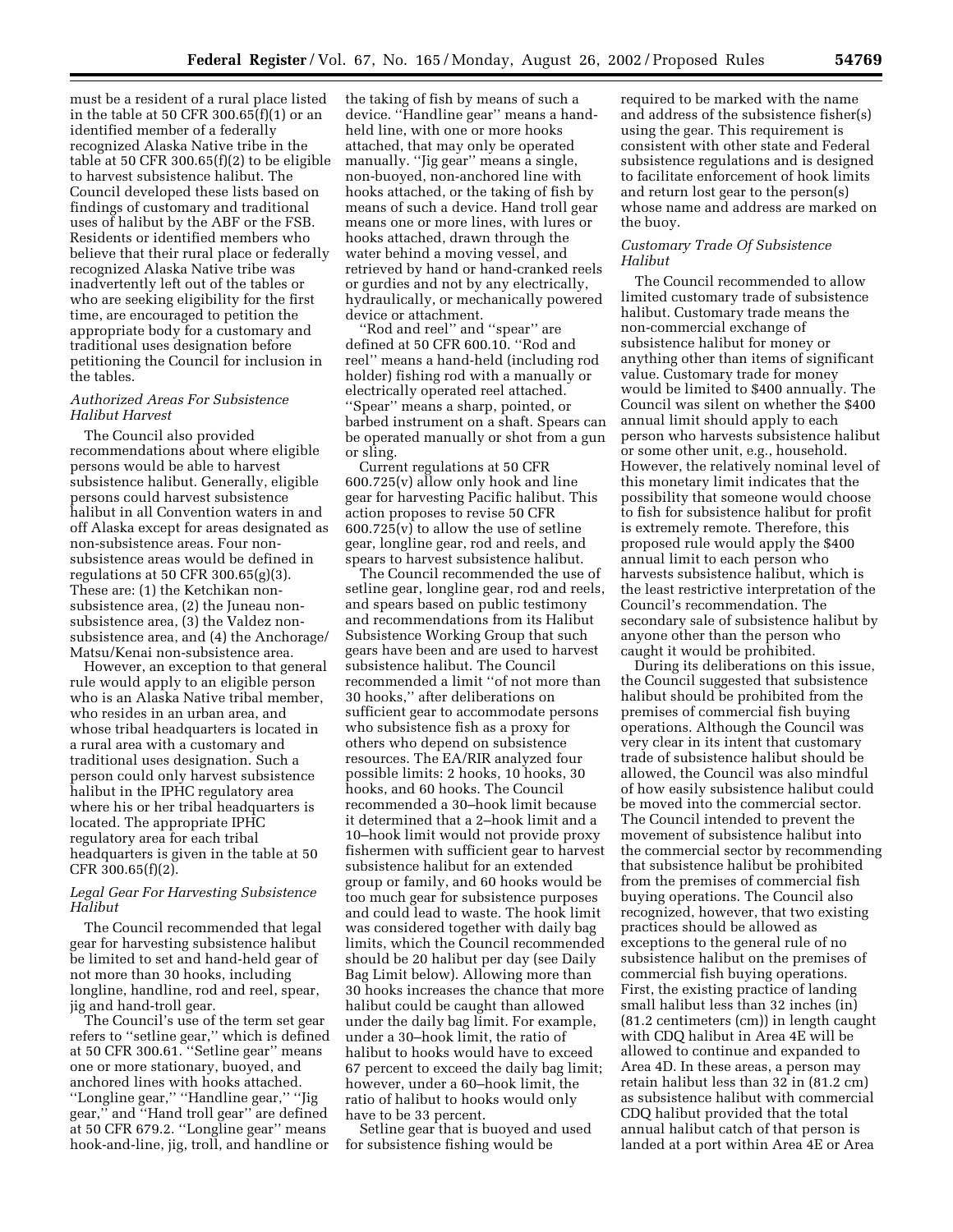4D. This provision was implemented in 2002 by the IPHC in section 7 of its regulations published as the annual management measures for the Pacific halibut fishery on March 20, 2002 (67 FR 12885).

Second, a commercial fish buyer who is eligible to harvest subsistence halibut would be allowed to participate in the customary trade of subsistence halibut. NMFS recognizes that implementation of this prohibition may affect current practices, such as use of commercial premises to process subsistence products. Therefore, NMFS especially requests comments on how best to give effect to the Council's intent to prevent movement of subsistence halibut into the commercial sector without preventing current practices or the ability of eligible persons to freely participate in the subsistence halibut program.

#### *Daily Bag Limit*

The daily harvest limit for subsistence halibut outside of Areas 4C, 4D, and 4E, is up to 20 halibut per eligible subsistence fisherman. Although harvesting for subsistence purposes generally is self-limiting (i.e., limited by the amount that could be consumed or shared as food), the Council determined that a daily harvest limit should be established for equity among subsistence users and among all halibut user groups (i.e., commercial, recreational, and subsistence). No limit would be established, however, for Areas 4C, 4D, and 4E for two safety reasons. First, the annual time period available for subsistence halibut fishing in Areas 4C, 4D, and 4E is reduced because of sea ice coverage. Second, once the sea ice has melted, the potential to fish for subsistence halibut is further reduced because of frequent rough seas and inclement weather.

#### *Registration*

A system of registering eligible subsistence fishermen is proposed primarily to focus the collection of subsistence harvest information on those persons who are actually participating in the subsistence fishery. The exact number of persons who would be eligible to conduct fishing for subsistence halibut under this action is unknown but is estimated in the EA/RIR to be roughly 89,000. Previous subsistence harvest surveys suggest, however, that only about 10 percent of the eligible population actually would fish for subsistence halibut. A survey of a representative number of the entire population of eligible subsistence fishermen would therefore result in ''no harvest'' for 9 out of 10 persons

sampled. Hence, a more efficient and more accurate estimate of the total annual subsistence halibut harvest would result from surveying most (at least 80 percent) of those eligible persons who actually harvest subsistence halibut. By registering to conduct fishing for subsistence halibut, subsistence fishermen would provide NMFS with the basic information necessary to conduct a harvest survey.

NMFS considered alternative methods for estimating total annual subsistence halibut harvests in light of existing commercial, sport, and subsistence harvest assessment programs conducted by the State of Alaska and Federal governments. Also taken into account were the need for precision in estimating the subsistence harvest, predicted to be roughly 1 percent or less of the total fishing mortality of halibut, and the relative cost of collecting subsistence harvest information from a widely dispersed population. Finally, in selecting a registration and survey system for assessing subsistence harvests, NMFS considered the relative likelihood of cooperation by subsistence halibut fishermen in providing accurate information about their harvests under a variety of mandatory log book or other reporting schemes before selecting the proposed registration and survey approach.

A secondary purpose of the registration system is to distinguish between those persons who would be eligible to fish for subsistence halibut and those who would not be eligible. As explained above, a person could be eligible by being either a resident of a rural community or place listed in § 300.65(f)(1) of the proposed rule or a member of a federally recognized Alaska Native tribe listed in § 300.65(f)(2) of the proposed rule. All other persons, regardless of Native tribal affiliation, would not be eligible.

The registration system would be managed by the Restricted Access Management (RAM) Program Office of the Alaska Region, NMFS. The RAM Program manager would confirm the eligibility of registration applicants based on the information provided on an application form. If eligible, an applicant would receive from RAM a subsistence halibut registration certificate (SHARC). Depending on the basis of a person's eligibility, the SHARC he or she receives would expire either in 2 years, for a rural resident registration, or in 4 years, for an Alaska Native tribal registration. Maintaining a valid registration for more than one year would reduce the burden on eligible persons compared to applying for an annual SHARC.

NMFS recognizes that the risk of not having an annual SHARC application is that a non-Native rural resident could move to an urban area of Alaska or out of the State and yet retain an ability to fish for subsistence halibut until his or her SHARC expired. A member of an Alaska Native tribe, however, would retain subsistence halibut fishing eligibility regardless of his or her residency in a rural place. Nevertheless, for the information collection purposes of the registration system, NMFS would remove such an eligible person from the registration list if he or she ceased being actually engaged in subsistence halibut fishing by evidence of no registration renewal. Hence, the expiration or renewal period for a SHARC issued to a member of an Alaska Native tribe could be longer than that issued to a rural resident.

Complying with this proposed registration system by obtaining a SHARC before conducting subsistence fishing for halibut would be mandatory. The objective of NMFS in making this a mandatory requirement, however, is not to prevent otherwise eligible persons from harvesting subsistence halibut. Instead, the purpose is, as explained above, to collect information on participation and harvests in the subsistence halibut fishery and to distinguish between eligible and noneligible persons during the fishing season.

The information collected on an application for a SHARC would be minimized to include basic identity and address information. Applications for a rural resident registration would differ from that for an Alaska Native tribal registration, however, in that the former would require the applicant to certify that he or she is a ''rural resident,'' as that term is defined in the proposed rule text. The latter would require the applicant to certify that he or she is a member of an ''Alaska Native tribe,'' as that term is defined in the proposed rule text (see § 300.61). The Alaska Region, NMFS, would seek to arrange cooperative agreements with state and local governments, Alaska Native tribal governments, or other entities to assist eligible subsistence halibut fishermen with registration procedures.

Further, NMFS would be conducting the harvest assessment survey, for which the registration system is designed, primarily through cooperative agreement with the State of Alaska Department of Fish and Game, Alaska Native tribes, or other experienced research institution. The proposed survey instrument would be designed to minimize the reporting burden on subsistence halibut fishermen while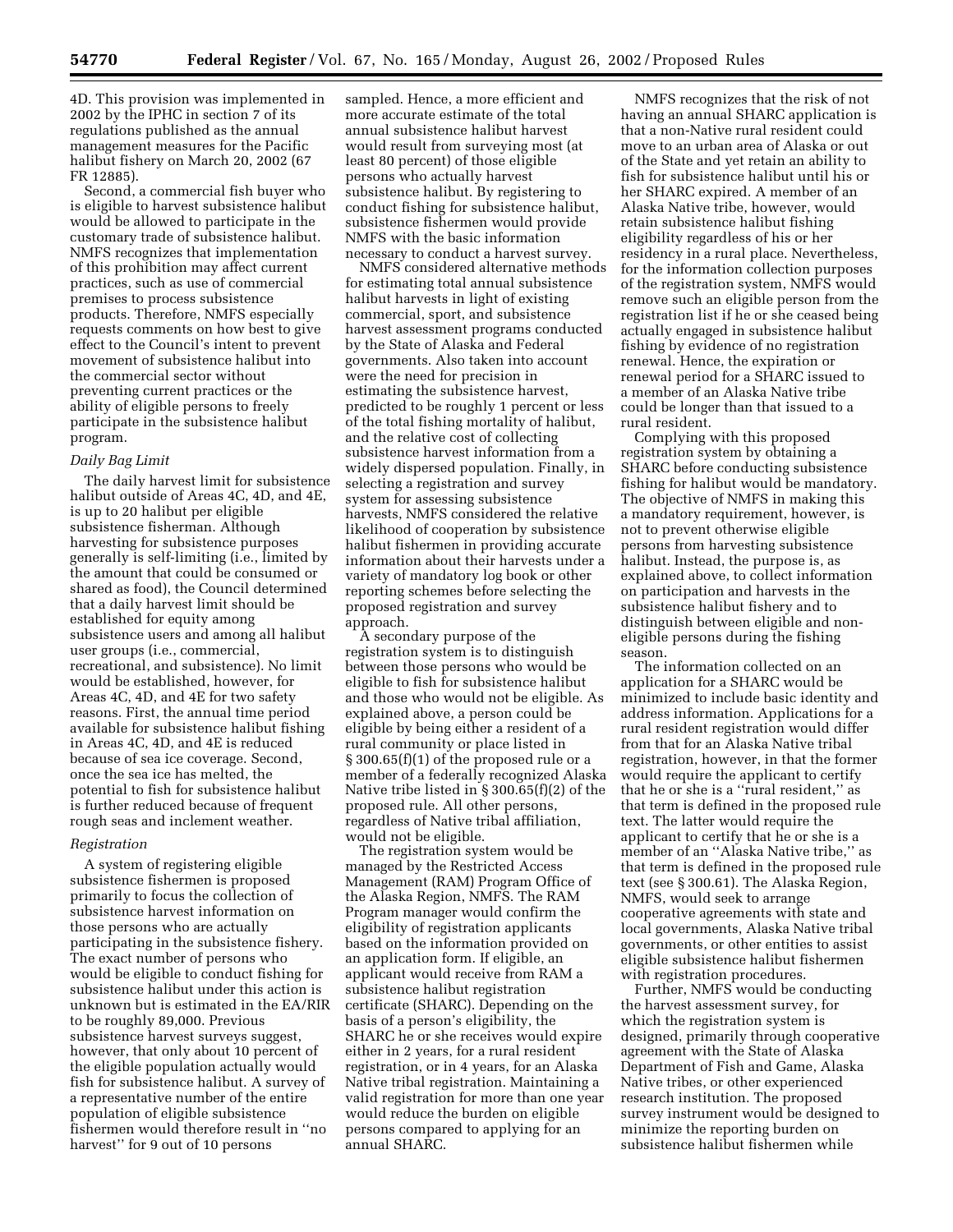retrieving essential information. The survey would collect information on the number and amount (in pounds) of halibut harvested as subsistence halibut, where the subsistence halibut was harvested (the IPHC regulatory area), the type of fishing gear used, and the catch of lingcod or rockfish while fishing for subsistence halibut, and would distinguish halibut harvested for subsistence from halibut harvested while sport fishing. Participation in this survey would be voluntary. A mandatory reporting system was considered and rejected by NMFS because it would lead to penalties for not reporting or misreporting harvest information, which ultimately would undermine the monitoring system. A voluntary system, however, can be designed to estimate the harvests of persons who choose not to participate in the survey as is done by the State of

Alaska in its state-wide harvest survey of recreational fishing harvests.

NMFS is particularly interested in public comment on the proposed registration system and harvest assessment survey, especially because implementation of the subsistence halibut management program was not fully addressed by the Council at the time it adopted its recommended subsistence halibut policy.

### *Restructuring of Regulations*

Most of the Council-developed regulations implemented under the Halibut Act authority discussed above are codified at 50 CFR 300 Subpart E. For example, the catch sharing plans for IPHC regulatory Areas 2A and 4, and other management programs off Alaska are described at § 300.63. Fishing by U.S. treaty Indian tribes in IPHC regulatory Area 2A is described at § 330.64 and prohibitions are given at

§ 300.65. Regulations implementing the Individual Fishing Quota and CDQ programs in and off Alaska, however, are codified at 50 CFR part 679.

NMFS proposes to better distinguish the provisions affecting IPHC regulatory Area 2A from those affecting the other IPHC areas in and off Alaska by codifying them in separate sections. This action would leave all the provisions affecting IPHC regulatory Area 2A where they are now in §§ 300.63 and 300.64. The introductory paragraph in § 300.63 would be revised, however, to clarify this structural change. To complete this proposed change, the ''Alaska'' provisions currently in § 300.63 would be moved to a revised § 300.65 and a new prohibitions section would be added at § 300.66. Specifically, the proposed changes to the structure of § 300.63 are as follows:

| Current section and paragraph | Proposed new location                    | Would there be a change<br>in the text?                                                                                                 |
|-------------------------------|------------------------------------------|-----------------------------------------------------------------------------------------------------------------------------------------|
|                               | Section 300.63(b).                       | No, but a new introduc-<br>tory paragraph (a)<br>would be added.                                                                        |
|                               | Section 300.65(b).                       | No, but a new introduc-<br>tory paragraph (a)<br>would be added.                                                                        |
|                               | Section 300.65(c).                       | Yes, to reflect an<br>allowance for "short"<br>halibut to be retained<br>as subsistence fish<br>with CDQ halibut in<br>areas 4D and 4E. |
|                               | Section 300.65(d).<br>Section 300.65(e). | No.<br>No, but the heading<br>would be simplified.                                                                                      |

To avoid confusion in the amendatory language of each instruction, the full text of each paragraph that would be moved along with proposed revisions is repeated in this proposed rule. No substantive changes are proposed, however, in paragraphs (a), (b), (d), or (e) in existing § 300.63. The proposed change for these paragraphs is primarily a structural relocation of them within the CFR. The only substantive change related to the proposed subsistence halibut action would occur in existing § 300.63(c). The remaining proposed subsistence halibut rules would begin at new § 300.65(f) and § 300.66.

### **Classification**

Notwithstanding any other provision of the law, no person is required to respond to, nor shall any person be subject to a penalty for failure to comply with, a collection of information subject to the requirements of the PRA, unless

that collection of information displays a currently valid OMB Control Number.

This proposed rule contains collection-of-information requirements subject to review and approval by OMB under the Paperwork Reduction Act (PRA). These requirements have been submitted to OMB for approval. Public reporting burden for this collection of information is estimated to average 10 minutes per response for each registration, 30 minutes per response for each survey, and 15 minutes to mark each gear buoy, including the time for reviewing instructions, searching existing data sources, gathering and maintaining the data needed, and completing and reviewing the collection of information.

Public comment is sought regarding: whether this proposed collection of information is necessary for the proper performance of the functions of the agency, including whether the information shall have practical utility;

the accuracy of the burden estimate; ways to enhance the quality, utility, and clarity of the information to be collected; and ways to minimize the burden of the collection of information, including through the use of automated collection techniques or other forms of information technology. Send comments on these or any other aspects of the collection of information to NMFS, Alaska Region and to the Office of Information and Regulatory Affairs (see **ADDRESSES**).

This proposed rule has been determined to be not significant for purposes of Executive Order 12866.

The Chief Counsel for Regulation of the Department of Commerce certified to the Chief Counsel for Advocacy of the Small Business Administration that this proposed rule, if adopted, would not have a significant economic impact on a substantial number of small entities as follows: The proposed rule would provide regulations that would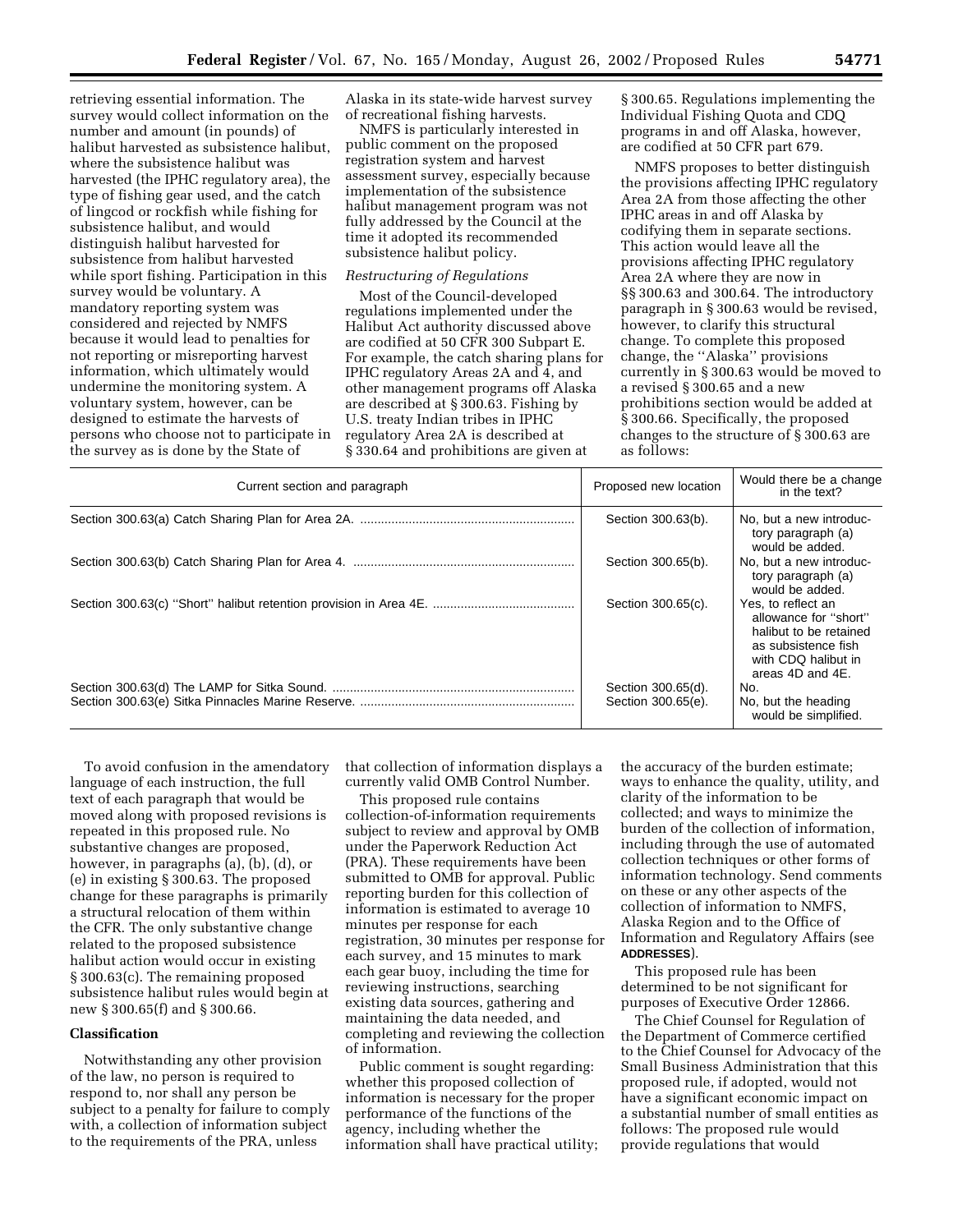authorize a subsistence fishery for halibut in waters off Alaska that are managed under an international agreement between Canada and the United States--≥Convention between United States of America and Canada for the Preservation of the Halibut Fishery of the Northern Pacific Ocean and Bering Sea.'' These regulations are designed to allow persons who have customarily and traditionally used halibut for food in the past to continue that practice. Formal recognition of the halibut subsistence fishery also is expected to improve information for stock assessment purposes through the collection of better data than are now available to estimate the subsistence harvest of halibut.

This proposed rule would not have a significant economic impact on a substantial number of small entities because it would only regulate individuals. It does not regulate or directly impact small entities as defined in the Regulatory Flexibility Act. As a result, a regulatory flexibility analysis was not prepared.

#### **List of Subjects**

#### *50 CFR Part 300*

Fisheries, Fishing, Indians, Reporting and recordkeeping requirements, Treaties.

#### *50 CFR Part 600*

Fisheries, Fishing.

### *50 CFR Part 679*

Alaska, Fisheries, Reporting and recordkeeping requirements.

Dated: August 14, 2002.

### **Rebecca Lent,**

*Deputy Assistant Administrator for Regulatory Programs, National Marine Fisheries Service.*

For the reasons set out in the preamble, 50 CFR parts 300, 600, and 679 are proposed to be amended as follows:

### **PART 300— INTERNATIONAL FISHERIES REGULATIONS, SUBPART E— PACIFIC HALIBUT FISHERIES**

1. The authority citation for 50 CFR part 300, subpart E continues to read as follows:

### **Authority:** 16 U.S.C. 773–773k.

2. In § 300.61, new definitions for ''Alaska Native tribe,'' ''Commission,'' ''Commission regulatory area,'' ''Customary trade,'' ''Rural,'' ''Rural resident," "Subsistence," and ''Subsistence halibut'' would be added in alphabetical order and existing definitions for ''Commercial fishing,''

''IFQ halibut,'' and ''Sport fishing'' would be revised to read as follows:

### **§ 300.61 Definitions.**

\* \* \* \* \* *Alaska Native tribe* means, for purposes of the subsistence fishery for Pacific halibut in waters in and off Alaska, a federally recognized Alaska Native tribe that has customary and traditional use of halibut and that is listed in  $\S 300.65(f)(2)$  of this part.

*Commercial fishing* means fishing, the resulting catch of which either is, or is intended to be, sold or bartered but does not include subsistence fishing.

*Commission* means the International Pacific Halibut Commission.

*Commission regulatory area* means an area defined by the Commission for purposes of the Convention identified in 50 CFR 300.60 and prescribed in the annual management measures published pursuant to 50 CFR 300.62. \* \* \* \* \*

*Customary trade* means, for purposes of the subsistence fishery for Pacific halibut in waters in and off Alaska, the non-commercial exchange of subsistence halibut for money or anything other than items of significant value.

\* \* \* \* \* *IFQ halibut* means any halibut that is harvested with setline or other hook and line gear while commercial fishing in any IFQ regulatory area defined at § 679.2 of this title.

*Rural* means, for purposes of the subsistence fishery for Pacific halibut in waters in and off Alaska, a community or area of Alaska in which the noncommercial, customary and traditional use of fish and game for personal or family consumption is a principal characteristic of the economy or area and in which there is a long-term, customary and traditional use of halibut, and that is listed in § 300.65(f)(1) of this part.

\* \* \* \* \* *Rural resident* means, for purposes of the subsistence fishery for Pacific halibut in waters in and off Alaska, a person domiciled in a rural community listed in the table in section 300.65(f)(1) of this part and who has maintained a domicile in a rural community listed in the table in § 300.65(f)(1) of this part for the 12 consecutive months immediately preceding the time when the assertion of residence is made, and who is not claiming residency in another state, territory, or country.

*Sport fishing* means:

(a) in regulatory Area 2A, all fishing other than commercial fishing and treaty Indian ceremonial and subsistence fishing; and

(b) in regulatory Areas 2C, 3A, 3B, 4A, 4B, 4C, 4D, and 4E, all fishing other than commercial fishing and subsistence fishing.

\* \* \* \* \* *Subsistence* means, with respect to Commission regulatory areas in and off Alaska, the non-commercial, long-term, customary and traditional use of halibut.

*Subsistence halibut* means halibut caught by a rural resident or a member of an Alaska Native tribe for direct personal or family consumption as food, sharing for personal or family consumption as food, or customary trade.

\* \* \* \* \*

3. Section 300.63 is revised to read as follows:

### **§ 300.63 Catch sharing plan and domestic management measures in Area 2A.**

(a) A catch sharing plan (CSP) may be developed by the Pacific Fishery Management Council and approved by NMFS for portions of the fishery. Any approved CSP may be obtained from the Administrator, Northwest Region, NMFS.

(b) The catch sharing plan for Area 2A provides a framework that shall be applied to the annual Area 2A total allowable catch (TAC) adopted by the Commission, and shall be implemented through domestic and Commission regulations, which will be published in the **Federal Register** each year before March 15. The Area 2A CSP allocates halibut among the treaty Indian fishery, segments of the non-Indian commercial fishery, and segments of the recreational fishery.

(1) Before January 1 each year, NMFS will publish a proposal to govern the recreational fishery under the CSP for the following year and will seek public comment. The comment period will extend until after the Commission's annual meeting, so the public will have the opportunity to consider the final Area 2A total allowable catch (TAC) before submitting comments. After the Commission's annual meeting and review of public comments, NMFS will publish in the **Federal Register** the final rule governing sport fishing in Area 2A. Annual management measures may be adjusted inseason by NMFS.

(2) A portion of the commercial TAC is allocated as incidental catch in the salmon troll fishery in Area 2A. Each year the landing restrictions necessary to keep the fishery within its allocation will be recommended by the Pacific Fishery Management Council at its spring meetings, and will be published in the **Federal Register** along with the annual salmon management measures.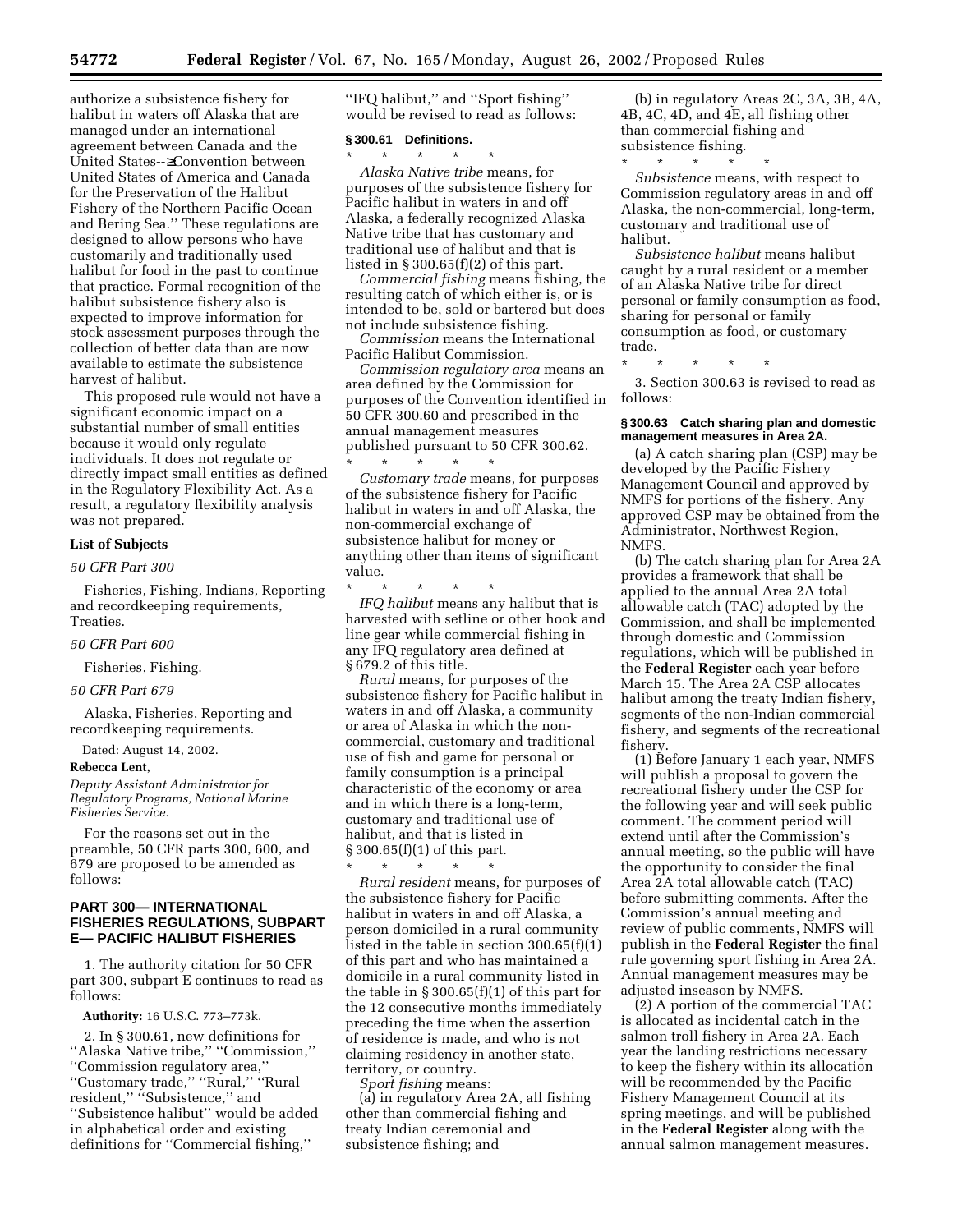(3) The commercial longline fishery in Area 2A is governed by the annual management measures published pursuant to §§ 300.62 and 300.63.

(4) The treaty Indian fishery is governed by § 300.64 and tribal regulations. The annual quota for the fishery will be announced with the Commission regulations under § 300.62.

4. Section 300.65 is redesignated as § 300.66 and a new § 300.65 is added to read as follows:

### **§ 300.65 Catch sharing plan and domestic management measures in Commission regulatory areas in and off Alaska.**

(a) A catch sharing plan (CSP) may be developed by the North Pacific Fishery Management Council and approved by NMFS for portions of the fishery. Any approved CSP may be obtained from the Administrator, Alaska Region, NMFS.

(b) The catch sharing plan for Commission regulatory Area 4 allocates the annual TAC among Area 4 subareas, and will be implemented by the Commission in annual management measures published pursuant to 50 CFR 300.62.

(c) A person authorized to conduct subsistence fishing under paragraph (f) of this section may retain subsistence halibut that are taken with setline gear in Commission regulatory Areas 4D or 4E and that are smaller than the size limit specified in the annual management measures published pursuant to 50 CFR 300.62, provided that:

(1) The total annual halibut harvest of that person is landed in regulatory Areas 4D or 4E; and

(2) No person may sell such halibut outside of the limits prescribed for customary and traditional exchange of subsistence halibut prescribed at 50 CFR 300.66.

(d) The Local Area Management Plan (LAMP) for Sitka Sound provides guidelines for participation in the halibut fishery in Sitka Sound.

(1) For purposes of this section, Sitka Sound means (see Figure 1):

(i) With respect to paragraph (d)(2) of this section, that part of the Commission regulatory Area 2C that is enclosed on the north and east:

(A) By a line from Kruzof Island at 57°20'30'' N. lat., 135°45'10'' W. long. to Chichagof Island at 57°22'03'' N. lat., 135°43'00'' W. long., and

(B) By a line from Chichagof Island at 57°22'35'' N. lat., 135°41'18'' W. long. to Baranof Island at 57°22'17'' N. lat., 135°40'57'' W. long.; and

(C) That is enclosed on the south and west by a line from Cape Edgecumbe at 57°59'54'' N. lat., 135°51'27'' W. long. to Vasilief Rock at 56°48'56'' N. lat., 135°32'30'' W. long., and

(D) To the green day marker in Dorothy Narrows at 56°49'17'' N. lat., 135°22'45'' W. long. to Baranof Island at 56°49'17'' N. lat., 135°22'36'' W. long.

(ii) With respect to paragraphs (d)(3) and (4) of this section, that part of the Commission regulatory Area 2C that is enclosed on the north and east:

(A) By a line from Kruzof Island at 57°20'30'' N. lat., 135°45'10'' W. long. to Chichagof Island at 57°22'03'' N. lat., 135°43'00'' W. long., and

(B) A line from Chichagof Island at 57°22'35'' N. lat., 135°41'18'' W. long. to Baranof Island at 57°22'17'' N. lat., 135°40'57'' W. lat.; and

(C) That is enclosed on the south and west by a line from Sitka Point at 56°59'23'' N. lat., 135°49'34'' W. long., to Hanus Point at 56°51'55'' N. lat., 135°30'30'' W. long.,

(D) To the green day marker in Dorothy Narrows at 56°49'17'' N. lat., 135°22'45'' W. long. to Baranof Island at 56°49'17'' N. lat., 135°22'36'' W. long.

(2) A person using a vessel greater than 35 ft (10.7 m) LOA, as defined at 50 CFR 300.61, is prohibited from fishing for IFQ halibut with setline gear, as defined at 50 CFR 300.61, within Sitka Sound as defined in paragraph  $(d)(1)(i)$  of this section.

(3) A person using a vessel less than or equal to 35 ft (10.7 m) LOA, as defined at 50 CFR 300.61:

(i) Is prohibited from fishing for IFQ halibut with setline gear within Sitka Sound, as defined in paragraph (d)(1)(ii) of this section, from June 1 through August 31; and

(ii) Is prohibited, during the remainder of the designated IFQ season, from retaining more than 2,000 lb. (0.91 mt) of IFQ halibut within Sitka Sound, as defined in paragraph (d)(1)(ii) of this section, per IFQ fishing trip, as defined in 50 CFR 300.61.

(4) No charter vessel, as defined at 50 CFR 300.61, shall engage in sport fishing, as defined at 50 CFR 300.61(b), for halibut within Sitka Sound, as defined in paragraph (d)(1)(ii) of this section, from June 1 through August 31.

(i) No charter vessel shall retain halibut caught while engaged in sport fishing, as defined at 50 CFR 300.61(b), for other species, within Sitka Sound, as defined in paragraph (d)(1)(ii) of this section, from June 1 through August 31.

(ii) Notwithstanding paragraphs (d)(4) and (d)(4)(i) of this section, halibut harvested outside Sitka Sound, as defined in (d)(1)(ii) of this section, may be retained onboard a charter vessel engaged in sport fishing, as defined in 50 CFR 300.61(b), for other species within Sitka Sound, as defined in paragraph (d)(1)(ii) of this section, from June 1 through August 31.

(e) Sitka Pinnacles Marine Reserve. (1) For purposes of this paragraph (e), the Sitka Pinnacles Marine Reserve means an area totaling 2.5 square nm off Cape Edgecumbe, defined by straight lines connecting the following points in a counterclockwise manner:

56°55.5' N lat., 135°54.0' W long;

56°57.0' N lat., 135°54.0' W long;

56°57.0' N lat., 135°57.0' W long;

56°55.5' N lat., 135°57.0' W long.

(2) No person shall engage in commercial, sport or subsistence fishing, as defined at § 300.61 of this part, for halibut within the Sitka Pinnacles Marine Reserve.

(3) No person shall anchor a vessel within the Sitka Pinnacles Marine Reserve if halibut is on board.

(f) Subsistence fishing in and off Alaska. No person shall engage in subsistence fishing for halibut unless that person meets the requirements in paragraphs  $(f)(1)$  or  $(f)(2)$  of this section.

(1) A person is eligible to harvest subsistence halibut if he or she is a rural resident of a community with customary and traditional uses of halibut listed in the following table:

## HALIBUT REGULATORY AREA 2C

| <b>Rural Community</b>          | <b>Organized Entity</b>                           |
|---------------------------------|---------------------------------------------------|
| Angoon<br>Coffman Cove<br>Craig | Municipality<br>Municipality<br>Municipality      |
| Edna Bay                        | <b>Census Designated</b><br>Place                 |
| Elfin Cove                      | <b>Census Designated</b><br>Place                 |
| Gustavus                        | <b>Census Designated</b><br>Place                 |
| Haines<br>Hollis                | Municipality<br><b>Census Designated</b><br>Place |
| Hoonah                          | Municipality                                      |
| Hydaburg                        | Municipality                                      |
| Hyder                           | <b>Census Designated</b><br>Place                 |
| Kake                            | Municipality                                      |
| Kasaan                          | Municipality                                      |
| Klawock                         | Municipality                                      |
| Klukwan                         | <b>Census Designated</b><br>Place                 |
| Metlakatla                      | <b>Census Designated</b><br>Place                 |
| Meyers Chuck                    | Census Designated<br>Place                        |
| Pelican                         | Municipality                                      |
| Petersburg                      | Municipality                                      |
| Point Baker                     | <b>Census Designated</b><br>Place                 |
| Port Alexander                  | Municipality                                      |
| Port Protection                 | <b>Census Designated</b><br>Place                 |
| Saxman                          | Municipality                                      |
| Sitka                           | Municipality                                      |
| Skagway                         | Municipality                                      |
| Tenakee Springs                 | Municipality                                      |
| Thorne Bay                      | Municipality                                      |
| Whale Pass                      | <b>Census Designated</b><br>Place                 |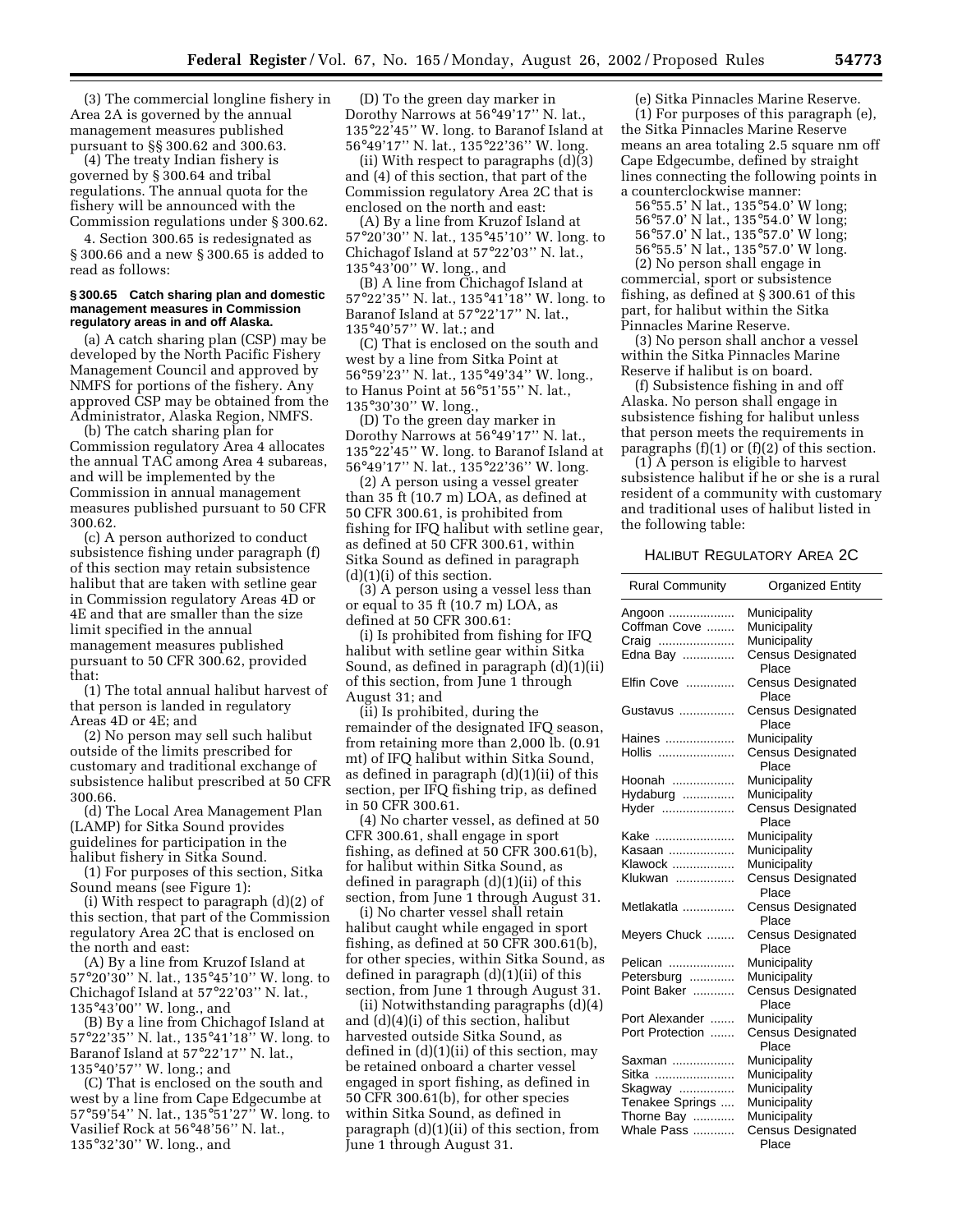### HALIBUT REGULATORY AREA 2C— **Continued**

| <b>Rural Community</b> | <b>Organized Entity</b> |
|------------------------|-------------------------|
| Wrangell               | Municipality            |

### HALIBUT REGULATORY AREA 3A

| <b>Rural Community</b> | <b>Organized Entity</b>           |
|------------------------|-----------------------------------|
| Akhiok                 | Municipality                      |
| Chenega Bay            | <b>Census Designated</b><br>Place |
| Cordova                | Municipality                      |
| Karluk                 | <b>Census Designated</b><br>Place |
| Kodiak City            | Municipality                      |
| Larsen Bay             | Municipality                      |
| Nanwalek               | <b>Census Designated</b><br>Place |
| Old Harbor             | Municipality                      |
| Ouzinkie               | Municipality                      |
| Port Graham            | <b>Census Designated</b><br>Place |
| Port Lions             | Municipality                      |
| Seldovia               | Municipality                      |
| Tatitlek               | <b>Census Designated</b><br>Place |
| Yakutat                | Municipality                      |

## HALIBUT REGULATORY AREA 3B

| <b>Rural Community</b> | Organized Entity                  |
|------------------------|-----------------------------------|
| Chignik Bay            | Municipality                      |
| Chignik Lagoon         | <b>Census Designated</b><br>Place |
| Chignik Lake           | <b>Census Designated</b><br>Place |
| Cold Bay               | Municipality                      |
| False Pass             | Municipality                      |
| Ivanof Bay             | <b>Census Designated</b><br>Place |
| King Cove              | Municipality                      |
| Nelson Lagoon          | <b>Census Designated</b><br>Place |
| Perryville             | <b>Census Designated</b><br>Place |
| Sand Point             | Municipality                      |

# HALIBUT REGULATORY AREA 4A

| <b>Rural Community</b> | <b>Organized Entity</b>           |
|------------------------|-----------------------------------|
| Akutan                 | Municipality                      |
| Nikolski               | <b>Census Designated</b><br>Place |
| Unalaska               | Municipality                      |

# HALIBUT REGULATORY AREA 4B

| <b>Rural Community</b> | <b>Organized Entity</b>           |
|------------------------|-----------------------------------|
| Adak                   | <b>Census Designated</b><br>Place |
|                        | Municipality                      |
|                        |                                   |

# HALIBUT REGULATORY AREA 4C

| <b>Rural Community</b> | <b>Organized Entity</b> |
|------------------------|-------------------------|
| St. George             | Municipality            |
| St. Paul               | Municipality            |

# HALIBUT REGULATORY AREA 4D

| <b>Rural Community</b> | <b>Organized Entity</b> |
|------------------------|-------------------------|
| Gambell                | Municipality            |
| Savoonga               | Municipality            |
| Diomede (Inalik)       | Municipality            |

# HALIBUT REGULATORY AREA 4E

| <b>Rural Community</b> | Organized Entity                  |
|------------------------|-----------------------------------|
| Alakanuk               | Municipality                      |
| Aleknegik              | Municipality                      |
| Bethel                 | Municipality                      |
| Brevig Mission         | Municipality                      |
|                        | Municipality                      |
| Chefornak              |                                   |
| Chevak                 | Municipality                      |
| Clark's Point          | Municipality                      |
| Council                | Census Designated                 |
|                        | Place                             |
| Dillingham             | Municipality                      |
| Eek                    | Municipality                      |
| Egegik                 | Municipality                      |
| Elim                   | Municipality                      |
| Emmonak                | Municipality                      |
| Golovin                | Municipality                      |
| Goodnews Bay           | Municipality                      |
| Hooper Bay             | Municipality                      |
| King Salmon            | <b>Census Designated</b>          |
|                        | Place                             |
| Kipnuk                 | Census Designated                 |
|                        | Place                             |
| Kongiganak             | Census Designated                 |
|                        | Place                             |
|                        |                                   |
| Kotlik                 | Municipality                      |
| Koyuk                  | Municipality                      |
| Kwigillingok           | Census Designated                 |
|                        | Place                             |
| Levelock               | <b>Census Designated</b><br>Place |
| Manokotak              | Municipality                      |
| Mekoryak               | Municipality                      |
| Naknek                 | Census Designated                 |
|                        | Place                             |
| Napakiak               | Municipality                      |
| Napaskiak              | Municipality                      |
| Newtok                 | <b>Census Designated</b>          |
|                        | Place                             |
| Nightmute              | Municipality                      |
| Nome                   | Municipality                      |
| Oscarville             | Census Designated                 |
|                        | Place                             |
| Pilot Point            | Municipality                      |
| Platinum               | Municipality                      |
| Port Heiden            | Municipality                      |
| Quinhagak              | Municipality                      |
| Scammon Bay            | Municipality                      |
| Shaktoolik             | Municipality                      |
| Sheldon Point          | Municipality                      |
| (Nunam Iqua).          |                                   |
| Shishmaref             | Municipality                      |
| Solomon                | Census Designated                 |
|                        | Place                             |
| South Naknek           | Census Designated                 |
|                        | Place                             |
| St. Michael            | Municipality                      |

## HALIBUT REGULATORY AREA 4E— **Continued**

| <b>Rural Community</b> | Organized Entity                  |
|------------------------|-----------------------------------|
| Stebbins               | Municipality                      |
| Teller                 | Municipality                      |
| Toqiak                 | Municipality                      |
| Toksook Bay            | Municipality                      |
| Tuntutuliak            | <b>Census Designated</b><br>Place |
| Tununak                | <b>Census Designated</b><br>Place |
| <b>Twin Hills</b>      | <b>Census Designated</b><br>Place |
| Ugashik                | <b>Census Designated</b><br>Place |
| Unalakleet<br>Wales    | Municipality<br>Municipality      |
| White Mountain         | Municipality                      |

(2) A person is eligible to harvest subsistence halibut if he or she is a member of an Alaska Native tribe with customary and traditional uses of halibut listed in the following table:

# HALIBUT REGULATORY AREA 2C

| Place with Tribal<br>Headquarters | <b>Organized Tribal Entity</b>                                      |
|-----------------------------------|---------------------------------------------------------------------|
| Angoon                            | Angoon Community As-<br>sociation                                   |
| Craig                             | Craig Community Asso-<br>ciation                                    |
| Haines …………………                    | Chilkoot Indian Asso-<br>ciation                                    |
| Hoonah                            | Hoonah Indian Associa-<br>tion                                      |
| Hydaburg                          | <b>Hydaburg Cooperative</b><br>Association                          |
| Juneau                            | Aukquan Traditional<br>Council                                      |
|                                   | <b>Central Council Tlingit</b><br>and Haida Indian<br><b>Tribes</b> |
|                                   | Douglas Indian Asso-<br>ciation                                     |
| Kake                              | Organized Village of<br>Kake                                        |
| Kasaan                            | Organized Village of<br>Kasaan                                      |
| Ketchikan                         | Ketchikan Indian Cor-<br>poration                                   |
| Klawock                           | <b>Klawock Cooperative</b><br>Association                           |
| Klukwan                           | Chilkat Indian Village                                              |
| Metlakatla                        | Metlakatla Indian Com-<br>munity, Annette Is-<br>land Reserve       |
| Petersburg                        | Petersburg Indian As-<br>sociation                                  |
| Saxman                            | Organized Village of<br>Saxman                                      |
| Sitka                             | Sitka Tribe of Alaska                                               |
| Skagway                           | Skagway Village                                                     |
| Wrangell                          | <b>Wrangell Cooperative</b><br>Association                          |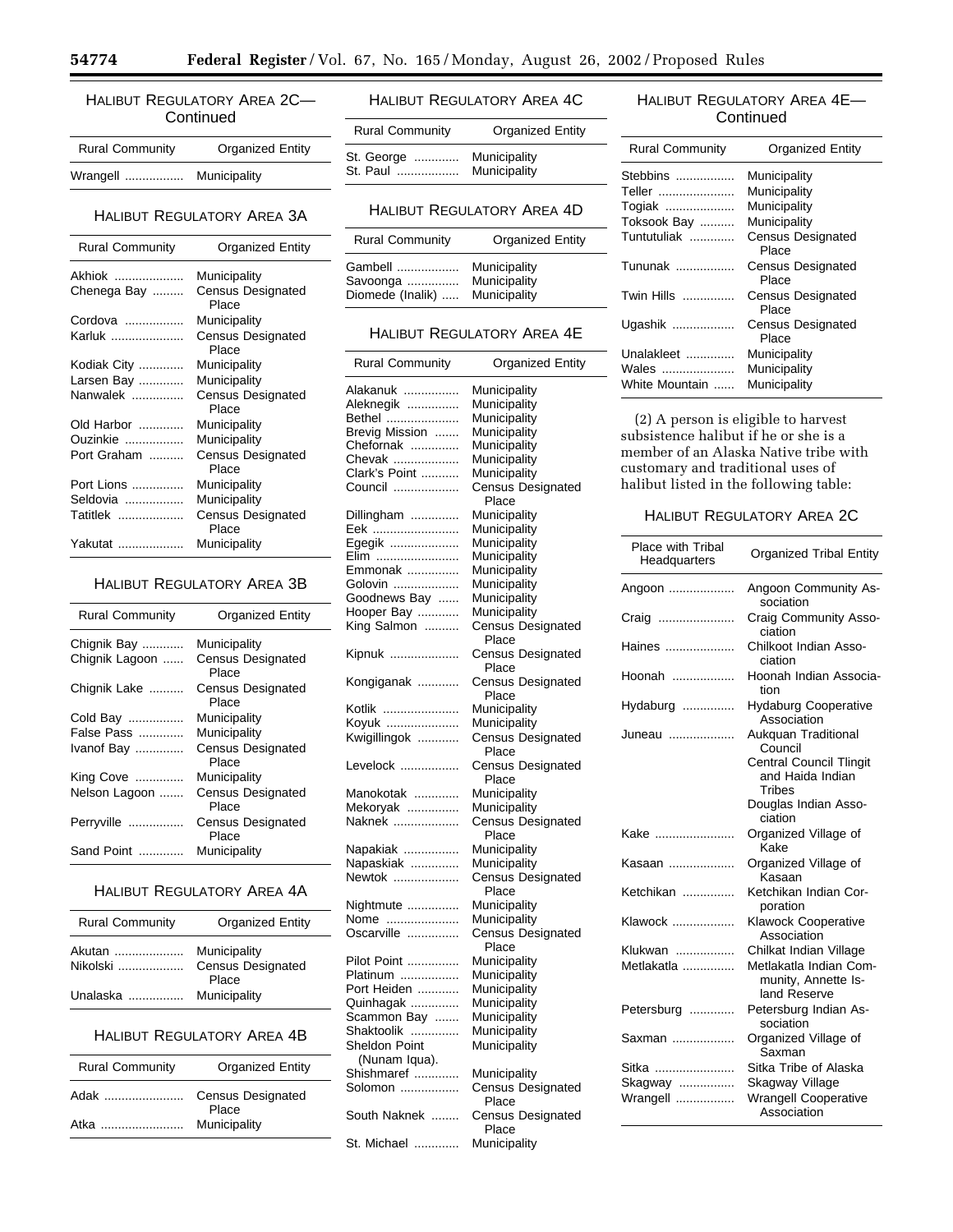## HALIBUT REGULATORY AREA 3A

| <b>Place with Tribal</b><br>Headquarters | <b>Organized Tribal Entity</b> |
|------------------------------------------|--------------------------------|
| Akhiok                                   | Native Village of Akhiok       |
| Chenega Bay                              | Native Village of<br>Chanega   |
| Cordova                                  | Native Village of Eyak         |
| Karluk                                   | Native Village of Karluk       |
| Kenai-Soldotna                           | Kenaitze Indian Tribe          |
|                                          | Village of Salamatoff          |
| Kodiak City                              | Lesnoi Village (Woody          |
|                                          | Island)                        |
|                                          | Native Village of Afog-        |
|                                          | nak                            |
|                                          | Shoonaq' Tribe of Ko-          |
|                                          | diak                           |
| Larsen Bay                               | Native Village of Larsen       |
|                                          | Bay                            |
| Nanwalek                                 | Native Village of              |
|                                          | Nanwalek                       |
| Ninilchik                                | Ninilchik Village              |
| Old Harbor                               | Village of Old Harbor          |
| <b>Ouzinkie</b>                          | Native Village of              |
|                                          | Ouzinkie                       |
| Port Graham                              | Native Village of Port         |
|                                          | Graham                         |
| Port Lions                               | Native Village of Port         |
|                                          | Lions                          |
| Seldovia                                 | Seldovia Village Tribe         |
| Tatitlek                                 | Native Village of              |
|                                          | <b>Tatitlek</b>                |
| Yakutat                                  | Yakutat Tlingit Tribe          |

HALIBUT REGULATORY AREA 3B

Chignik Bay ............ Native Village of

Chignik Lake .......... Chignik Lake Village False Pass ............. Native Village of False Pass

Ivanof Bay .............. Ivanoff Bay Village King Cove .............. Agdaagux Tribe of King Cove Native Village of Belkofski

Nelson Lagoon ....... Native Village of Nelson

Perryville ................ Native Village of Perryville Sand Point ............. Pauloff Harbor Village

HALIBUT REGULATORY AREA 4A

Akutan .................... Native Village of Akutan Nikolski ................... Native Village of

Unalaska ................ Qawalingin Tribe of Unalaska

Lagoon

Village

Nikolski

Native Village of Unga Qagan Toyagungin Tribe of Sand Point

Organized Tribal Entity

**Organized Tribal Entity** 

 $\overline{a}$ 

Chignik<br>Native Village of

Chignik Lagoon

Place with Tribal<br>Headquarters

Chignik Lagoon ......

Place with Tribal<br>Headquarters

# HALIBUT REGULATORY AREA 4B

| <b>Place with Tribal</b><br>Headquarters | Organized Tribal Entity                                                              |
|------------------------------------------|--------------------------------------------------------------------------------------|
| Atka                                     | Native Village of Atka                                                               |
|                                          | HALIBUT REGULATORY AREA 4C                                                           |
| <b>Place with Tribal</b><br>Headquarters | Organized Tribal Entity                                                              |
| St. George<br>St. Paul                   | Pribilof Islands Aleut<br>Communities of St.<br>Paul Island and St.<br>George Island |
|                                          | HALIBUT REGULATORY AREA 4D                                                           |
| Place with Tribal                        | Organizad Tribal Entity                                                              |

| ו ומעס שונו וועמו<br>Headquarters | <b>Organized Tribal Entity</b>        |
|-----------------------------------|---------------------------------------|
| Gambell                           | Native Village of<br>Gambell          |
| Savoonga                          | Native Village of<br>Savoonga         |
| Diomede (Inalik)                  | Native Village of<br>Diomede (Inalik) |

## HALIBUT REGULATORY AREA 4E

| Place with Tribal<br>Headquarters | <b>Organized Tribal Entity</b>      |
|-----------------------------------|-------------------------------------|
| Alakanuk                          | Village of Alakanuk                 |
| Aleknagik                         | Native Village of<br>Aleknagik      |
| Bethel                            | Orutsararmuit Native<br>Village     |
| Brevig Mission                    | Native Village of Brevig<br>Mission |
| Chefornak                         | Village of Chefornak                |
| Chevak                            | <b>Chevak Native Village</b>        |
| Clark's Point                     | Village of Clark's Point            |
| Council                           | Native Village of Coun-<br>cil      |
| Dillingham                        | Native Village of<br>Dillingham     |
|                                   | Native Village of Ekuk              |
|                                   | Native Village of<br>Kanakanak      |
| Eek                               | Native Village of Eek               |
| Egegik                            | Egegik Village                      |
|                                   | Village of Kanatak                  |
| Elim                              | Native Village of Elim              |
| Emmonak                           | Chuloonawick Native<br>Village      |
|                                   | Emmonak Village                     |
| Golovin                           | Chinik Eskimo Commu-<br>nity        |
| Goodnews Bay                      | Native Village of<br>Goodnews Bay   |
| Hooper Bay                        | Native Village of Hoo-<br>per Bay   |
|                                   | Native Village of<br>Paimiut        |
| King Salmon                       | King Salmon Tribal<br>Council       |
| Kipnuk                            | Native Village of Kipnuk            |
| Kongiganak                        | Native Village of                   |
|                                   | Kongiganak                          |

## HALIBUT REGULATORY AREA 4E— **Continued**

| Place with Tribal<br>Headquarters    | <b>Organized Tribal Entity</b>         |
|--------------------------------------|----------------------------------------|
| Kotlik                               | Native Village of Ham-<br>ilton        |
|                                      | Village of Bill Moore's<br>Slough      |
|                                      | Village of Kotlik                      |
| Koyuk                                | Native Village of Koyuk                |
| Kwigillingok                         | Native Village of                      |
|                                      | Kwigillingok                           |
| Levelock                             | Levelock Village                       |
| Manokotak                            | Manokotak Village                      |
| Mekoryak                             | Native Village of                      |
|                                      | Mekoryak                               |
| Naknek                               | Naknek Native Village                  |
| Napakiak                             | Native Village of                      |
|                                      | Napakiak                               |
| Napaskiak                            | Native Village of                      |
|                                      | Napaskiak                              |
| Newtok                               | Newtok Village                         |
| Nightmute                            | Native Village of                      |
|                                      | Nightmute                              |
|                                      | Umkumiute Native Vil-                  |
|                                      | lage                                   |
| Nome                                 | King Island Native<br>Community        |
|                                      | Nome Eskimo Commu-                     |
|                                      | nity                                   |
| Oscarville                           | Oscarville Traditional                 |
|                                      | Village                                |
| Pilot Point                          | Native Village of Pilot                |
|                                      | Point                                  |
| Platinum                             | Platinum Traditional Vil-              |
|                                      | lage                                   |
| Port Heiden                          | Native Village of Port                 |
|                                      | Heiden                                 |
| Quinhagak                            | Native Village of                      |
|                                      | Kwinhagak                              |
| Scammon Bay                          | Native Village of                      |
|                                      | Scammon Bay                            |
| Shaktoolik                           | Native Village of                      |
|                                      | Shaktoolik                             |
| <b>Sheldon Point</b><br>(Nuna Iqua). | Native Village of Shel-<br>don's Point |
| Shishmaref                           | Native Village of                      |
|                                      | Shishmaref                             |
| Solomon                              | Village of Solomon                     |
| South Naknek                         | South Naknek Village                   |
| St. Michael                          | Native Village of Saint                |
|                                      | Michael                                |
| Stebbins                             | <b>Stebbins Community</b>              |
|                                      | Association                            |
| Teller                               | Native Village of Mary's               |
|                                      | Igloo                                  |
|                                      | Native Village of Teller               |
| Togiak                               | Traditional Village of                 |
|                                      | Togiak                                 |
| Toksook Bay                          | Native Village of                      |
| Tuntutuliak                          | Toksook Bay                            |
|                                      | Native Village of                      |
| Tununak                              | Tuntutuliak                            |
|                                      | Native Village of                      |
|                                      | Tununak                                |
| Twin Hills                           | Twin Hills Village                     |
| Ugashik                              | Ugashik Village                        |
| Unalakleet                           | Native Village of Una-                 |
|                                      | lakleet                                |
| Wales                                | Native Village of Wales                |
| White Mountain                       | Native Village of White<br>Mountain    |
|                                      |                                        |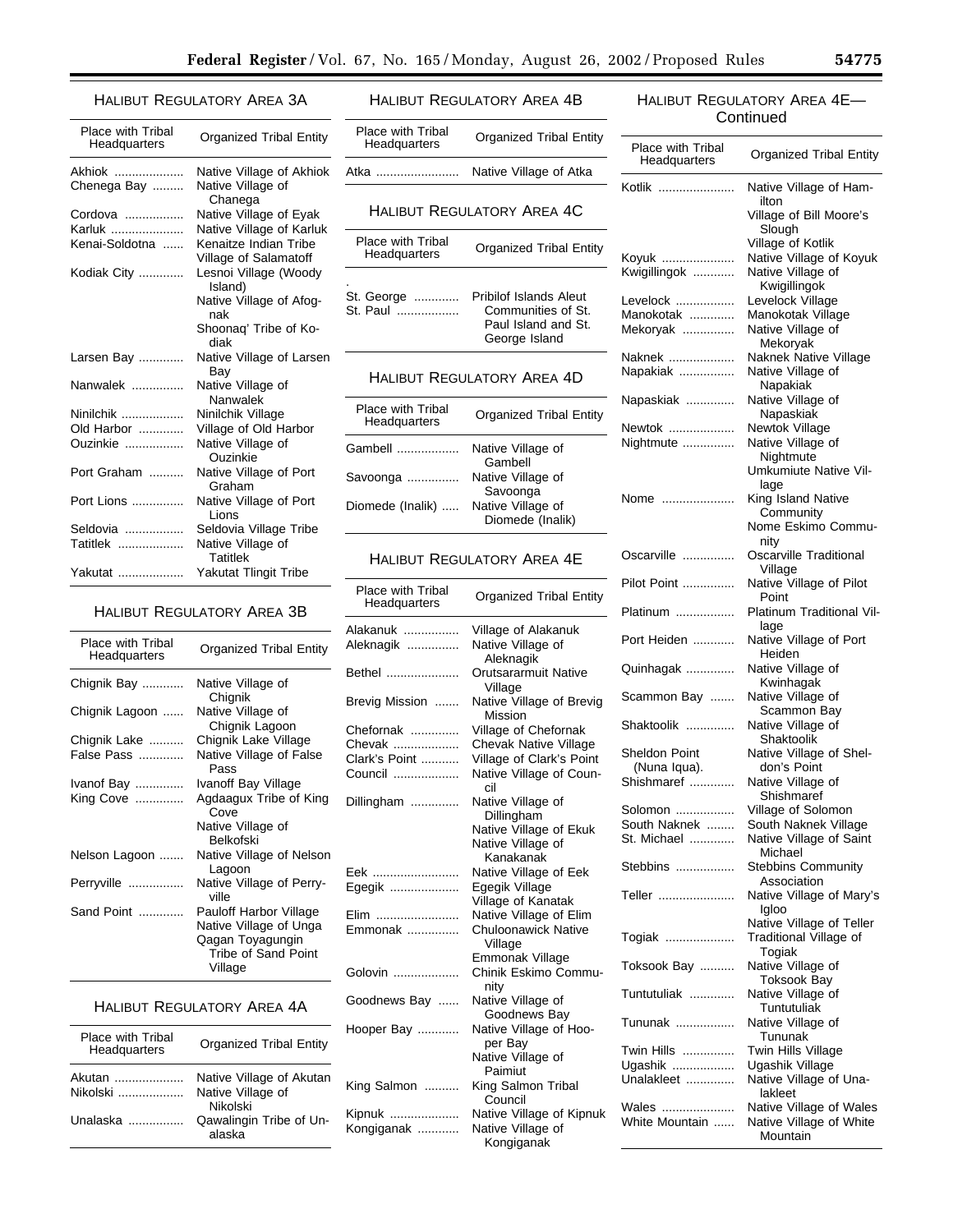(g) Limitations on subsistence fishing. Subsistence fishing for halibut may be conducted only by persons who qualify for such fishing pursuant to paragraph (f) of this section and who hold a valid subsistence halibut registration certificate in that person's name issued by NMFS pursuant to paragraph (h) of this section, provided that such fishing is consistent with the following limitations.

(1) Subsistence fishing is limited to setline gear and hand-held gear:

(i) Of not more than 30 hooks, including longline, handline, rod and reel, spear, jigging, and hand-troll gear.

(ii) All setline gear marker buoys carried on board or used by any vessel regulated under this part shall be marked with the following: First initial, last name, and address (street, city, and state).

(iii) Markings on setline marker buoys shall be in characters at least 4 in (10.16 cm) in height and 0.5 in (1.27 cm) in width in a contrasting color visible above the water line and shall be maintained so the markings are clearly visible.

(2) The daily retention of subsistence halibut in rural areas is limited to no more than 20 fish per person eligible to conduct subsistence fishing for halibut under paragraph (g) of this section, except that no daily retention limit applies in Areas 4C, 4D, and 4E.

(3) Subsistence fishing may be conducted in any Commission regulatory area that is in and off Alaska except for the following four non-rural areas defined as follows:

(i) *Ketchikan non-subsistence marine waters area in Commission regulatory Area 2C (see Figure 2)* is defined as those waters between a line from Caamano Point at 55°29.90' N. lat., 131°58.25' W. long. to Point Higgins at 55°27.42' N. lat., 131°50.00' W. long. and a point at 55°11.78' N. lat., 131°05.13' W. long., located on Point Sykes to a point at 55°12.22' N. lat., 131°05.70' W. long., located one-half mile northwest of Point Sykes to Point Alava at 55°11.54' N. lat., 131°11.00' W. long. and within one mile of the mainland and the Gravina and Revillagigedo Island shorelines, including within one mile of the Cleveland Peninsula shoreline and east of the longitude of Niblack Point at 132°07.23' W. long., and north of the latitude of the southernmost tip of Mary Island at 55°02.66' N. lat.;

(ii) *Juneau non-subsistence marine waters area in Commission regulatory Area 2C (see Figure 3)* is defined as those waters of Stephens Passage and contiguous waters north of the latitude of Midway Island Light (57°50.21' N.

lat.), including the waters of Taku Inlet, Port Snettisham, Saginaw Channel, and Favorite Channel, and those waters of Lynn Canal and contiguous waters south of the latitude of the northernmost entrance of Berners Bay (58°43.07' N. lat.), including the waters of Berners Bay and Echo Cove, and those waters of Chatham Strait and contiguous waters north of the latitude of Point Marsden (58°03.42' N. lat.), and east of a line from Point Couverden at 58°11.38' N. lat., 135°03.40' W. long., to Point Augusta at 58°02.38' N. lat., 134°57.11' W. long.;

(iii) *Anchorage/Matsu/Kenai nonsubsistence marine waters area in Commission regulatory Area 3A (see Figure 4)* is defined as all waters of Alaska enclosed by a line extending east from Cape Douglas (58°51.10' N. lat.), and a line extending south from Cape Fairfield (148°50.25' W. long.), except those waters north of Point Bede which are west of a line from the easternmost point of Jakolof Bay (151°32.00' W. long.) north to the westernmost point of Hesketh Island (59°30.04' N. lat., 151°31.09' W. long.), including Jakolof Bay and south of a line west from Hesketh Island (59°30.04' N. lat. extending to the boundary of the territorial sea); the waters south of Point Bede which are west of the easternmost point of Rocky Bay (from the mainland along 151°18.41' W. long. to the intersection with the territorial sea); and includes those waters within mean lower low tide from a point 1 mile south of the southern edge of the Chuitna River (61°05.00' N. lat., 151° 01.00' W. long.) south to the easternmost tip of Granite Point (61°01.00' N. lat., 151°23.00' W. long.); and

(iv) *Valdez non-subsistence marine waters area Commission regulatory Area 3A (see Figure 5)* is defined as the waters of Port Valdez and Valdez Arm located north of 61°02.24' N. lat., and east of 146°43.80' W. long.

(4) Commission regulatory areas in and off Alaska that are not specifically identified as non-rural in paragraph (g)(3) of this section are rural for purposes of subsistence fishing for halibut. Subsistence fishing may be conducted in any rural area by any person with a valid subsistence halibut registration certificate in his or her name issued by NMFS under paragraph (h) of this section, except that:

(i) A person who is not a rural resident but who is a member of an Alaska Native tribe that is located in a rural area and that is listed in the table in paragraph (f)(2) of this section, is limited to conducting subsistence fishing for halibut only in his or her area of tribal membership.

(ii) A person who is a resident outside of the State of Alaska but who is a member of an Alaska Native tribe that is located in a rural area and that is listed in the table in paragraph (f)(2) of this section, is limited to conducting subsistence fishing for halibut only in his or her area of tribal membership.

(iii) For purposes of this paragraph, ''area of tribal membership'' means rural areas of the Commission regulatory area in which the Alaska Native tribal headquarters is located.

(h) *Subsistence registration.* A person must register as a subsistence halibut fisherman and possess a valid subsistence halibut registration certificate in his or her name issued by NMFS before he or she begins subsistence fishing for halibut in any Commission regulatory area in and off Alaska.

(1) A subsistence halibut registration certificate will be issued to any person who is qualified to conduct subsistence fishing for halibut according to paragraph (f) of this section. The Alaska Region, NMFS, may enter into cooperative agreements with Alaska Native tribal governments or their representative organizations for purposes of identifying persons qualified to conduct subsistence fishing for halibut according to paragraph (f) of this section.

(2) A person may register as a subsistence halibut fisherman with a cooperating Alaska Native tribal government or other entity designated by NMFS, or directly with the Alaska Region, NMFS, by submitting the following information to the: Restricted Access Management (RAM)

Program

- NMFS, Alaska Region
- P.O. Box 21668

Juneau, AK 99802–1668

(i) For a Rural Resident Registration, the person must submit his or her full name, date of birth, mailing address (number and street, city and state, zip code), community of residence (the rural community or residence from 50 CFR 300.65(f)(1) that qualifies the fisher as eligible to fish for subsistence halibut), daytime telephone number, certification that he or she is a ''rural resident'' as that term is defined at § 300.61 of this part, and signature and date of signature.

(ii) For an Alaska Native Tribal Registration, the person must submit his or her full name, date of birth, mailing address (number and street, city and state, zip code), Alaska Native tribe (the name of the Alaska Native Tribe from 50 CFR 300.65(f)(2) that qualifies the fisher as eligible to fish for subsistence halibut), daytime telephone number,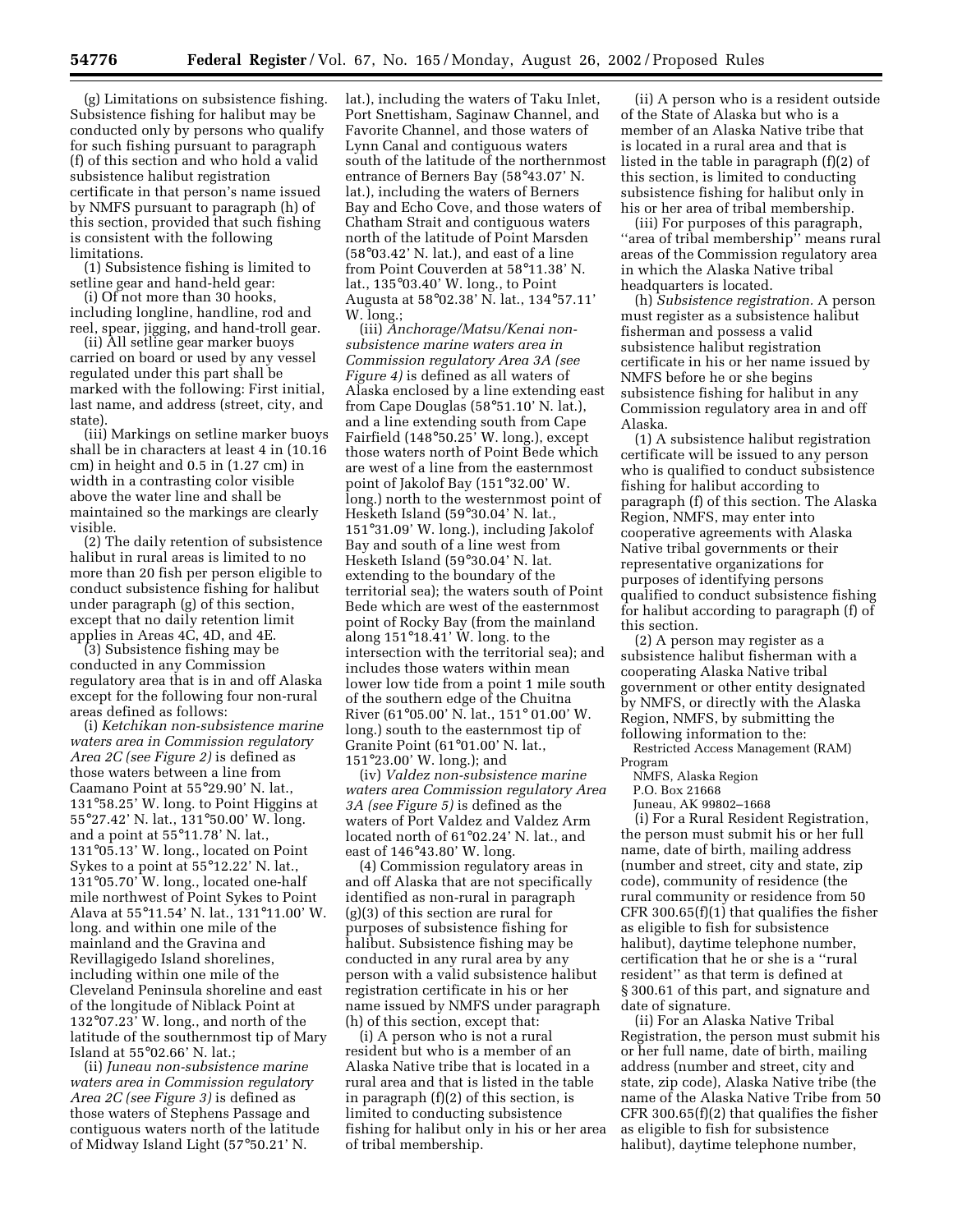certification that he or she is a member of an ''Alaska Native tribe'' as that term is defined at § 300.61 of this part, and signature and date of signature.

(3) The Administrator, Alaska Region, NMFS, or an authorized representative, may conduct periodic surveys of persons who hold valid subsistence halibut registration certificates to estimate the annual harvest of subsistence halibut and related catch and effort information. For purposes of this paragraph, an authorized representative of NMFS may include employees of, or contract workers for, the State of Alaska or a Federal agency or an Alaska Native tribal government representative as may be prescribed by cooperative agreement with NMFS. Responding to a subsistence halibut harvest survey will be voluntary, and may include providing information on:

(i) The subsistence fisher's identity including his or her full name, date of birth, mailing address (number and street, city and state, zip code), community of residence, daytime phone number, and tribal identity (if appropriate);

(ii) The subsistence halibut harvest including whether the participant fished for subsistence halibut during the year, and if so, the number and weight (in pounds) of halibut harvested, the type of gear and number of hooks usually used, the Commission regulatory area from which the halibut were harvested, and the number of ling cod and rockfish

caught while subsistence fishing for halibut; and

(iii) Any sport halibut harvest including whether the participant sport fished for halibut during the year and the number and weight (in pounds) of halibut harvested while sport fishing.

5. Newly redesignated § 300.66 is revised to read as follows:

#### **§ 300.66 Prohibitions.**

In addition to the general prohibitions specified in 50 CFR 300.4, it is unlawful for any person to do any of the following:

(a) Fish for halibut except in accordance with the annual management measures published pursuant to 50 CFR 300.62.

(b) Fish for halibut except in accordance with the catch sharing plans and domestic management measures implemented under 50 CFR 300.63 and 50 CFR 300.65.

(c) Fish for halibut in Sitka Sound in violation of the Sitka Sound LAMP implemented under 50 CFR 300.65(d).

(d) Fish for halibut or anchor a vessel with halibut on board within the Sitka Pinnacles Marine Reserve defined at 50 CFR 300.65(e).

(e) Fish for subsistence halibut in and off Alaska unless the person is qualified to do so under 50 CFR 300.65(f), and possess a valid subsistence halibut registration certificate pursuant to 50 CFR 300.65(h).

(f) Fish for subsistence halibut in and off Alaska with gear other than that

described at 50 CFR  $300.65(g)(1)$  and retain more halibut than specified at 50 CFR 300.65(g)(2).

(g) Fish for subsistence halibut in and off Alaska in a non-rural area specified at 50 CFR 300.65(g)(3).

(h) Retain on board the harvesting vessel halibut harvested from subsistence fishing with halibut harvested from commercial fishing or from sport fishing, as defined at 50 CFR 300.61(b), except that persons who land their total annual harvest of halibut in Commission regulatory Area 4D or 4E may retain, with harvests of CDQ halibut, halibut harvested in Commission regulatory Areas 4D or 4E that are smaller than the size limit specified in the annual management measures published pursuant to 50 CFR 300.62.

(i) Retain subsistence halibut that were harvested using a charter vessel.

(j) Retain or possess subsistence halibut for commercial purposes, cause subsistence halibut to be sold, bartered or otherwise enter commerce or solicit exchange of subsistence halibut for commercial purposes, except that a person qualified to conduct subsistence fishing for halibut under 50 CFR 300.65(f), and who holds a subsistence halibut registration certificate in the person's name under 50 CFR 300.65(h), may engage in the customary trade of subsistence halibut through monetary exchange of no more than \$400 per year.

**BILLING CODE 3510–22–S**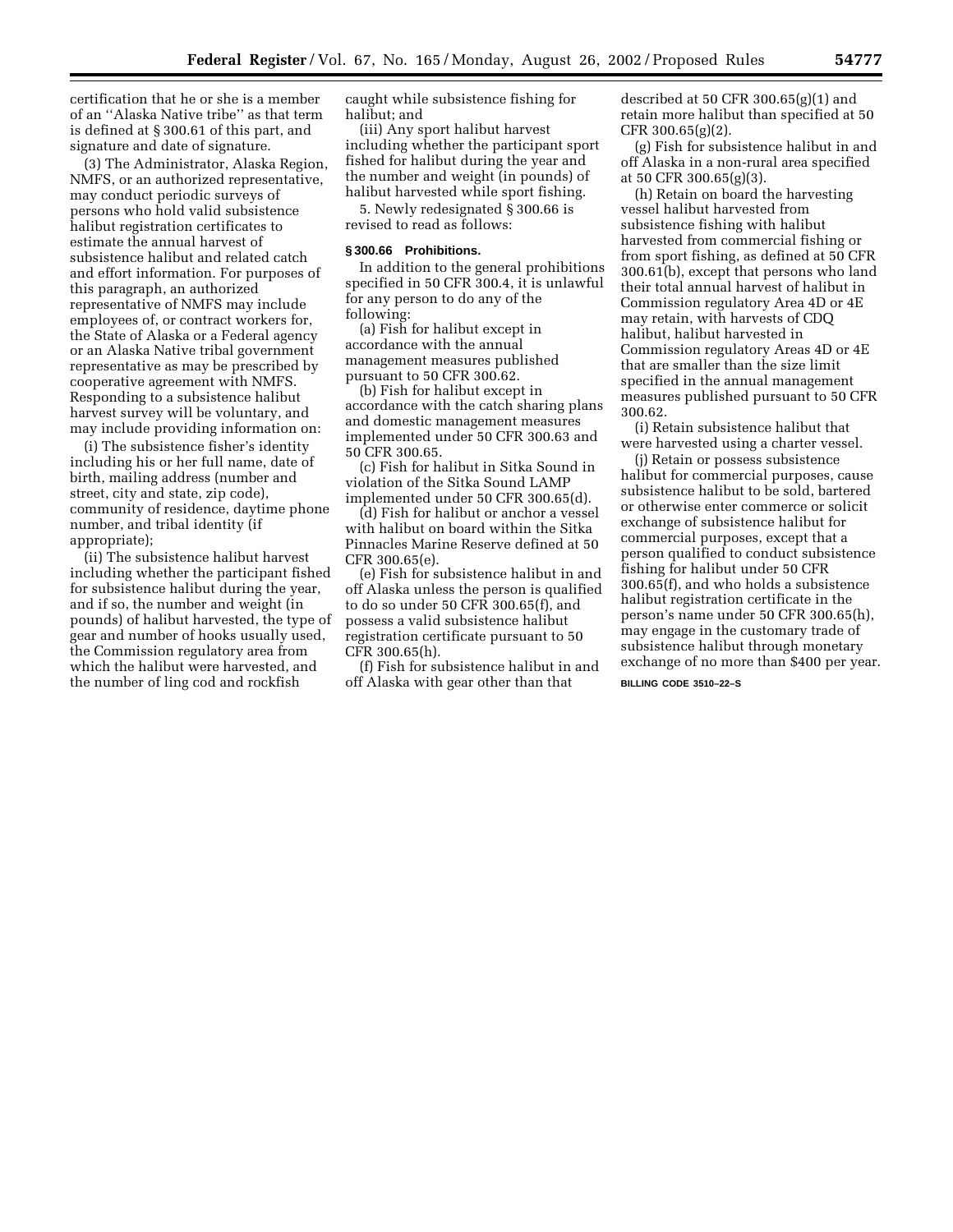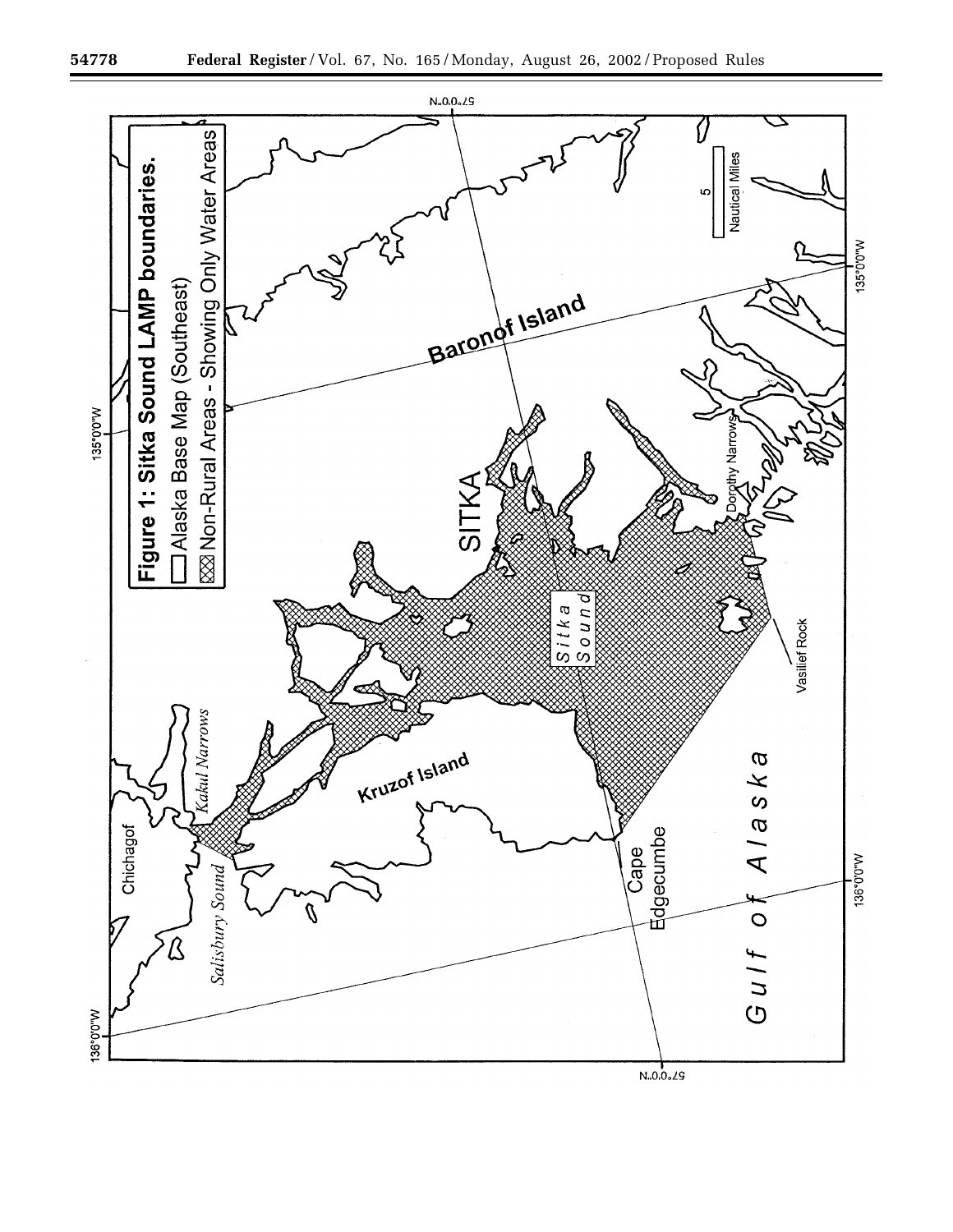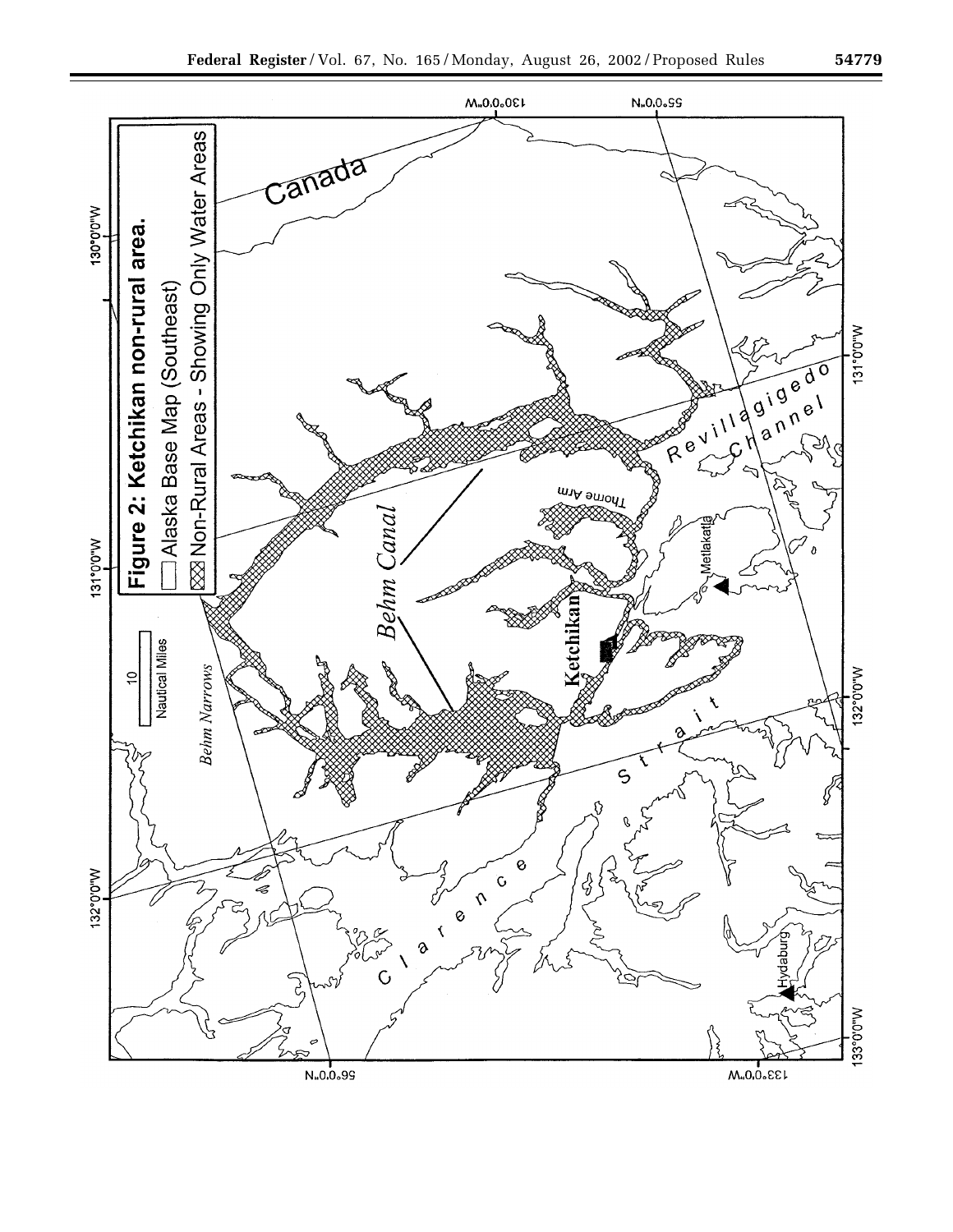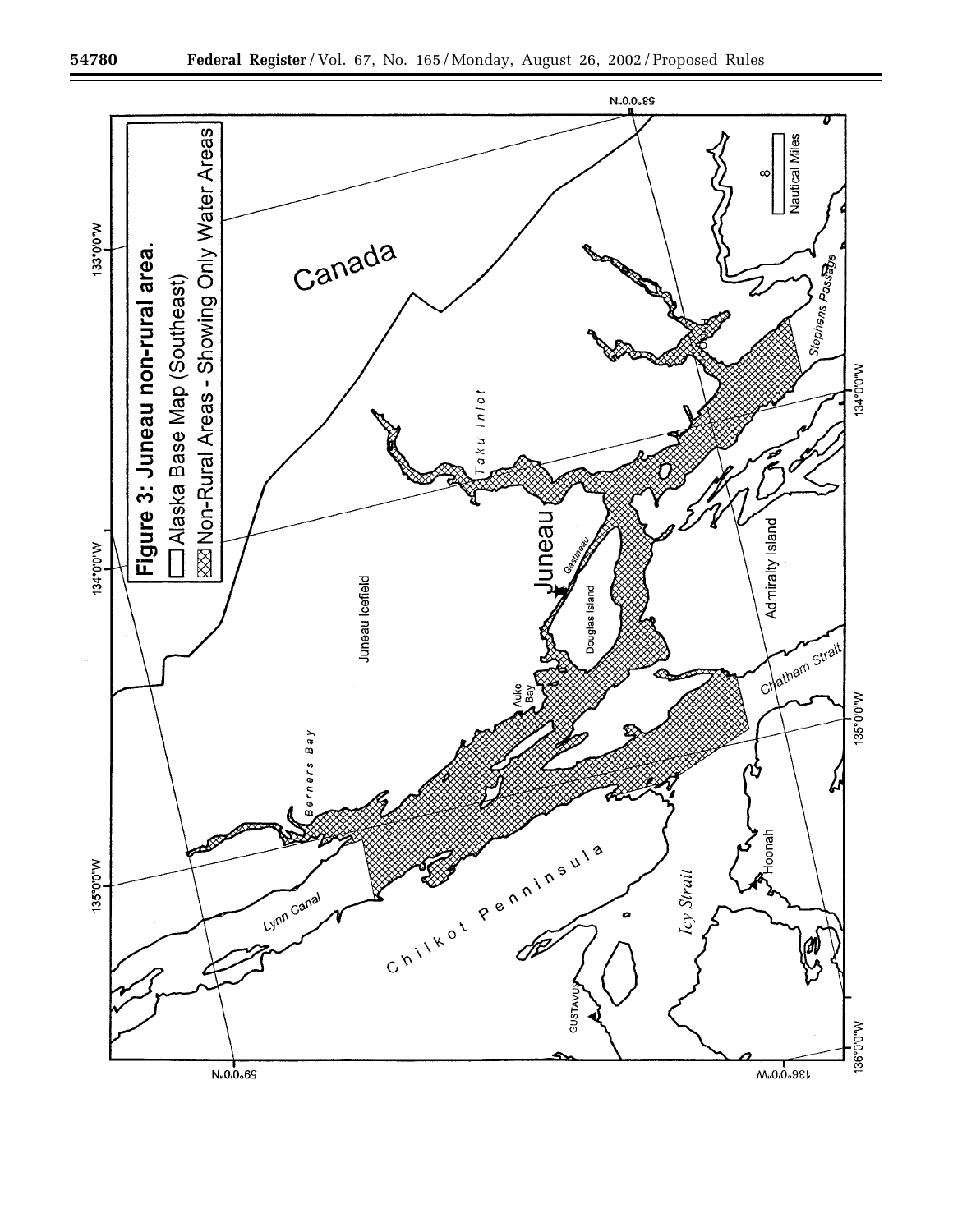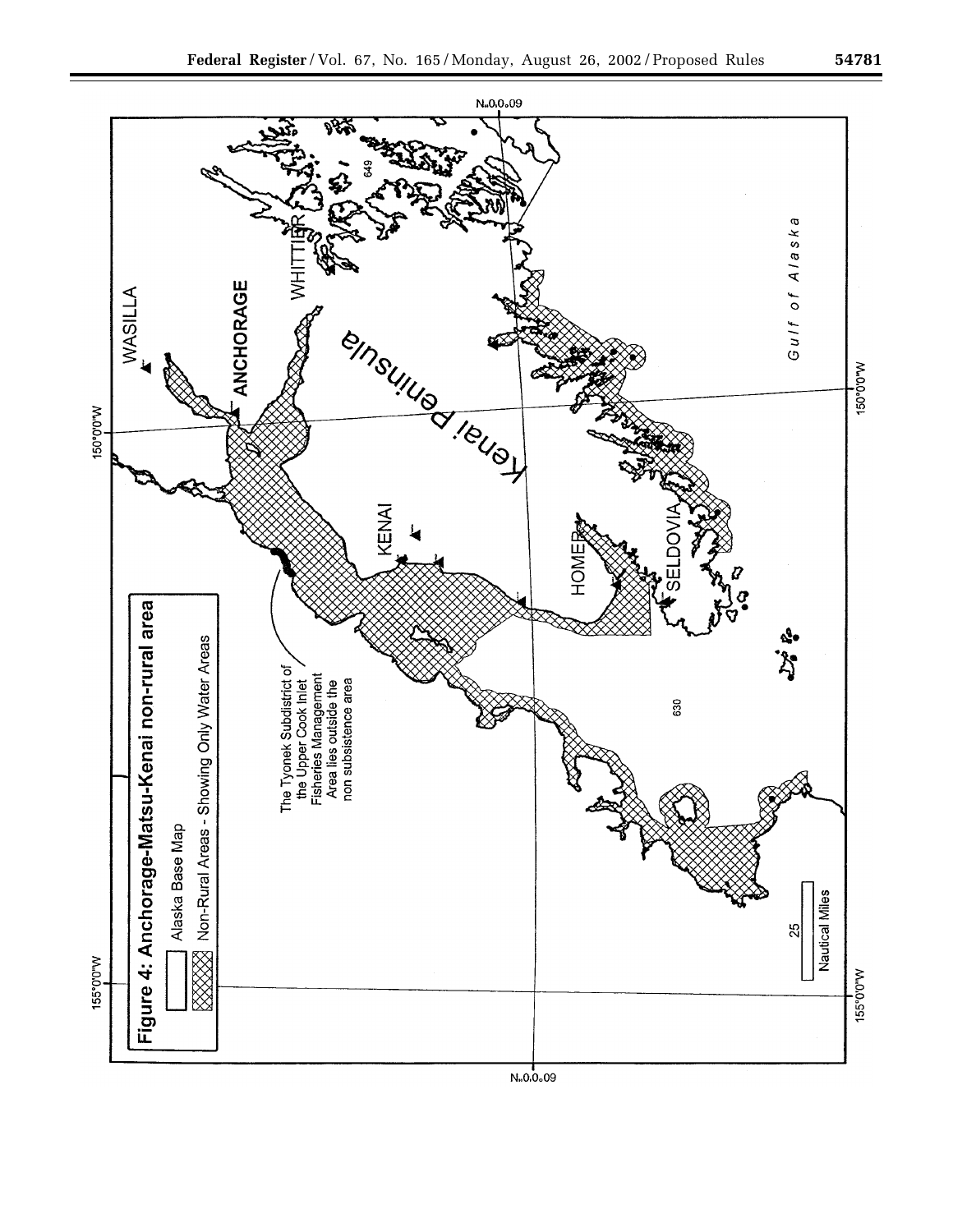